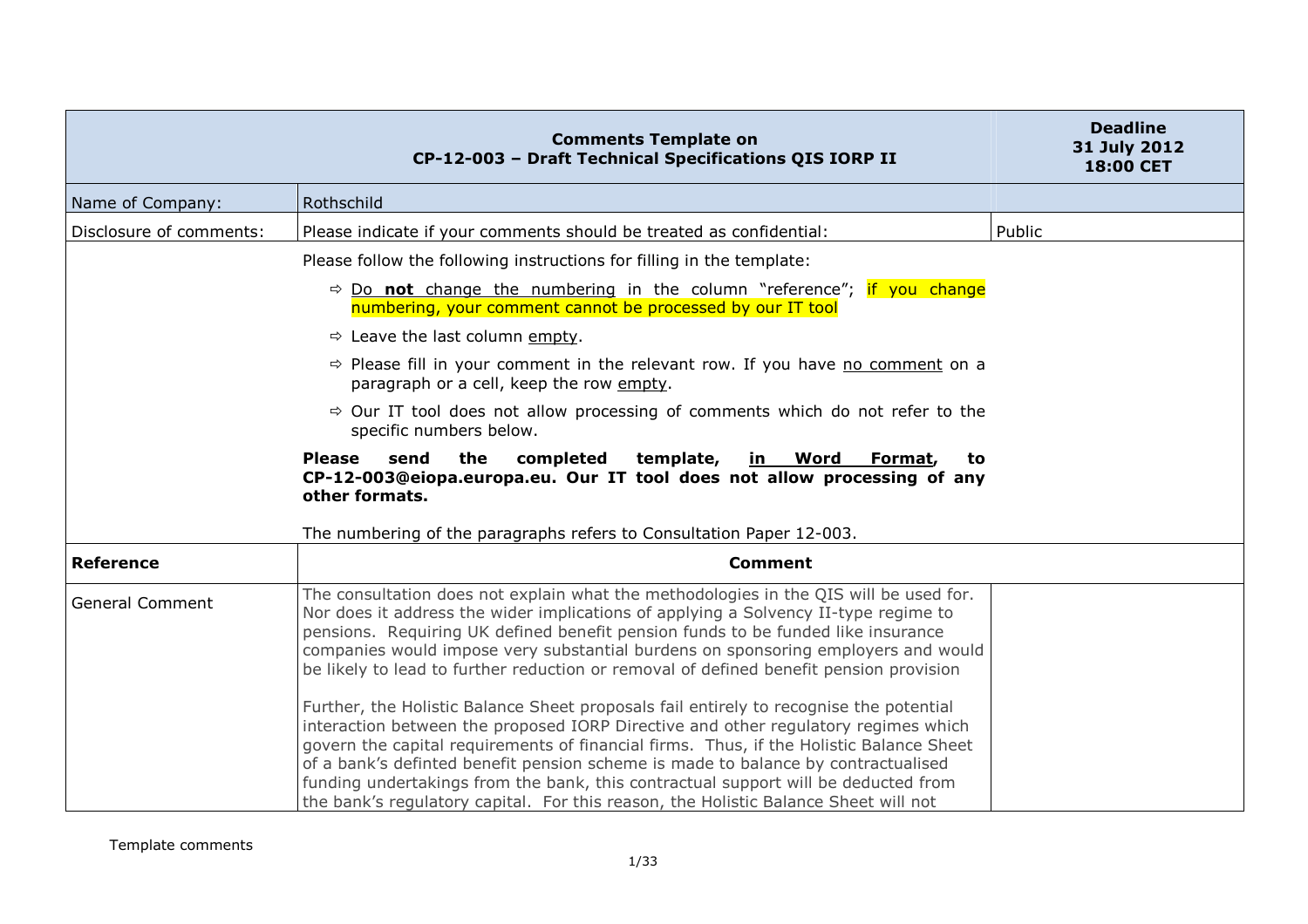|        | <b>Comments Template on</b><br>CP-12-003 - Draft Technical Specifications QIS IORP II                                                                                                                                                                                                                                                                                                | <b>Deadline</b><br>31 July 2012<br>18:00 CET |
|--------|--------------------------------------------------------------------------------------------------------------------------------------------------------------------------------------------------------------------------------------------------------------------------------------------------------------------------------------------------------------------------------------|----------------------------------------------|
|        | provide financial sector employers with the intended mitigation of the cost of<br>maintaining the Holistic Solvency of their defined benefit pension schemes.                                                                                                                                                                                                                        |                                              |
|        | The proposal is thus grossly misconceived. Quantitatively, it would require wholly<br>unrealistic amounts of equity capital to be raised by employers in the financial sector.<br>No corresponding benefits would be achieved for any party, except possibly for life<br>insurance companies which do not themselves sponsor defined benefit pension<br>schemes for their employees. |                                              |
| Q1.    |                                                                                                                                                                                                                                                                                                                                                                                      |                                              |
| $Q2$ . |                                                                                                                                                                                                                                                                                                                                                                                      |                                              |
| Q3.    |                                                                                                                                                                                                                                                                                                                                                                                      |                                              |
| Q4.    |                                                                                                                                                                                                                                                                                                                                                                                      |                                              |
| Q5.    |                                                                                                                                                                                                                                                                                                                                                                                      |                                              |
| Q6.    |                                                                                                                                                                                                                                                                                                                                                                                      |                                              |
| Q7.    |                                                                                                                                                                                                                                                                                                                                                                                      |                                              |
| Q8.    |                                                                                                                                                                                                                                                                                                                                                                                      |                                              |
| Q9.    |                                                                                                                                                                                                                                                                                                                                                                                      |                                              |
| Q10.   |                                                                                                                                                                                                                                                                                                                                                                                      |                                              |
| Q11.   |                                                                                                                                                                                                                                                                                                                                                                                      |                                              |
| Q12.   |                                                                                                                                                                                                                                                                                                                                                                                      |                                              |
| Q13.   |                                                                                                                                                                                                                                                                                                                                                                                      |                                              |
| Q14.   |                                                                                                                                                                                                                                                                                                                                                                                      |                                              |
| Q15.   |                                                                                                                                                                                                                                                                                                                                                                                      |                                              |
| Q16.   |                                                                                                                                                                                                                                                                                                                                                                                      |                                              |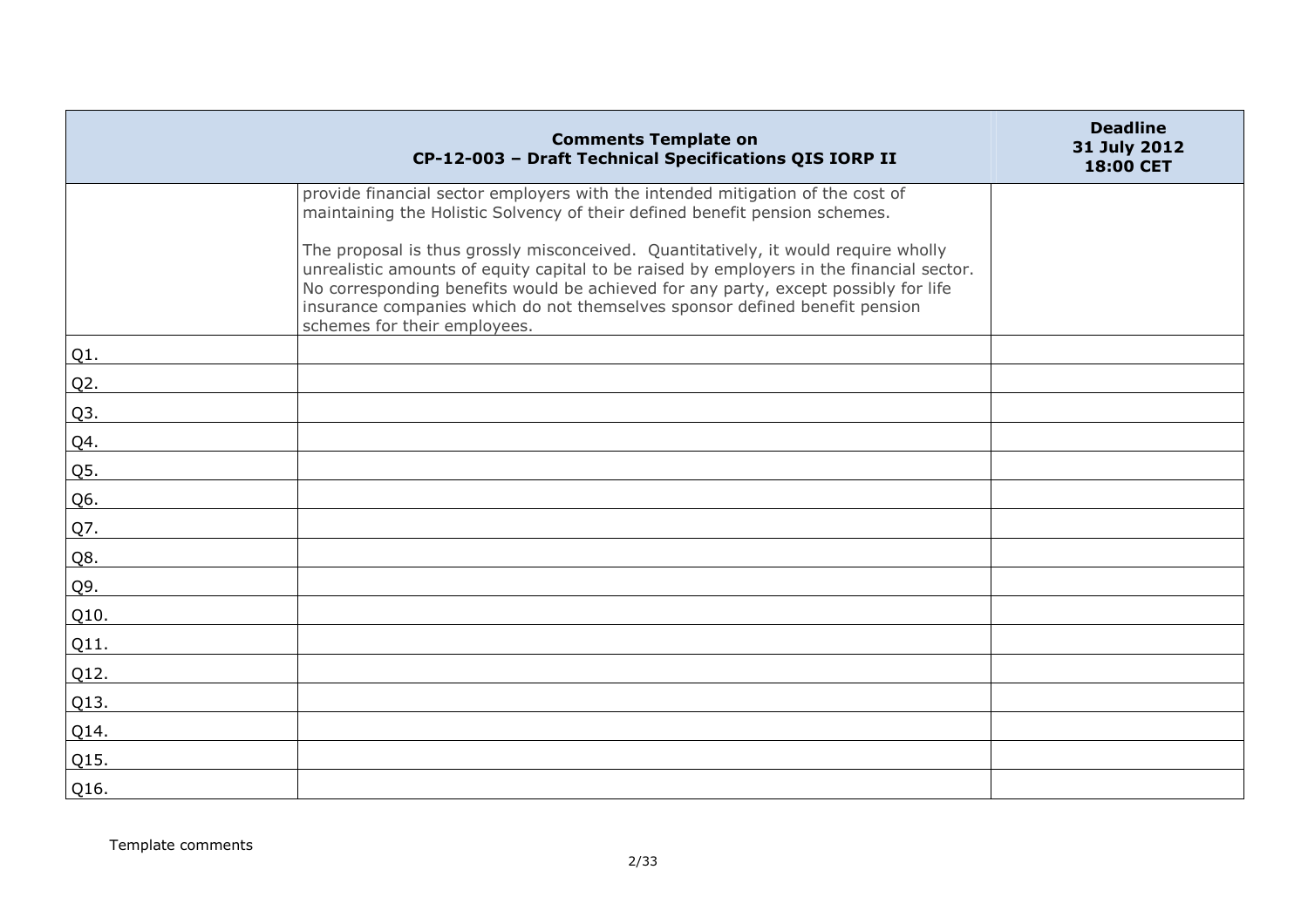|        | <b>Comments Template on</b><br>CP-12-003 - Draft Technical Specifications QIS IORP II | <b>Deadline</b><br>31 July 2012<br>18:00 CET |
|--------|---------------------------------------------------------------------------------------|----------------------------------------------|
| Q17.   |                                                                                       |                                              |
| Q18.   |                                                                                       |                                              |
| Q19.   |                                                                                       |                                              |
| Q20.   |                                                                                       |                                              |
| Q21.   |                                                                                       |                                              |
| Q22.   |                                                                                       |                                              |
| Q23.   |                                                                                       |                                              |
| I.1.1. |                                                                                       |                                              |
| I.1.2. |                                                                                       |                                              |
| I.1.3. |                                                                                       |                                              |
| I.1.4. |                                                                                       |                                              |
| I.1.5. |                                                                                       |                                              |
| I.2.1. |                                                                                       |                                              |
| I.2.2. |                                                                                       |                                              |
| I.2.3. |                                                                                       |                                              |
| I.2.4. |                                                                                       |                                              |
| I.2.5. |                                                                                       |                                              |
| I.2.6. |                                                                                       |                                              |
| I.3.1. |                                                                                       |                                              |
| I.3.2. |                                                                                       |                                              |
| I.4.1. |                                                                                       |                                              |
| I.4.2. |                                                                                       |                                              |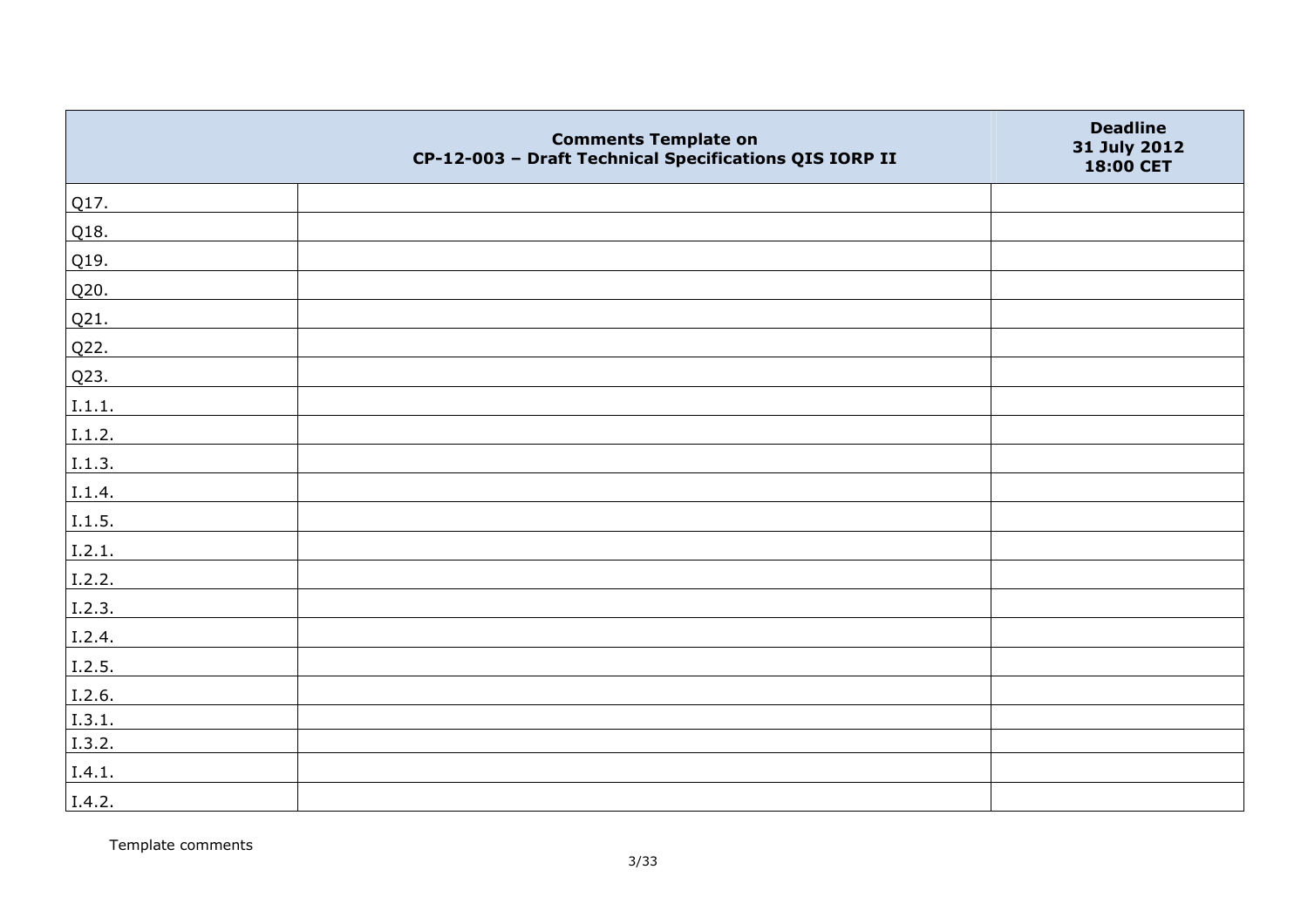|         | <b>Comments Template on</b><br>CP-12-003 - Draft Technical Specifications QIS IORP II | <b>Deadline</b><br>31 July 2012<br>18:00 CET |
|---------|---------------------------------------------------------------------------------------|----------------------------------------------|
| I.4.3.  |                                                                                       |                                              |
| I.4.4.  |                                                                                       |                                              |
| I.4.5.  |                                                                                       |                                              |
| I.4.6.  |                                                                                       |                                              |
| I.4.7.  |                                                                                       |                                              |
| I.4.8.  |                                                                                       |                                              |
| I.4.9.  |                                                                                       |                                              |
| I.4.10. |                                                                                       |                                              |
| I.4.11. |                                                                                       |                                              |
| I.4.12. |                                                                                       |                                              |
| I.4.13. |                                                                                       |                                              |
| I.4.14. |                                                                                       |                                              |
| I.4.15. |                                                                                       |                                              |
| I.4.16. |                                                                                       |                                              |
| I.4.17. |                                                                                       |                                              |
| I.4.18. |                                                                                       |                                              |
| I.4.19. |                                                                                       |                                              |
| I.4.20. |                                                                                       |                                              |
| I.4.21. |                                                                                       |                                              |
| I.4.22. |                                                                                       |                                              |
| I.5.1.  |                                                                                       |                                              |
| I.5.2.  |                                                                                       |                                              |
| I.5.3.  |                                                                                       |                                              |
| I.5.4.  |                                                                                       |                                              |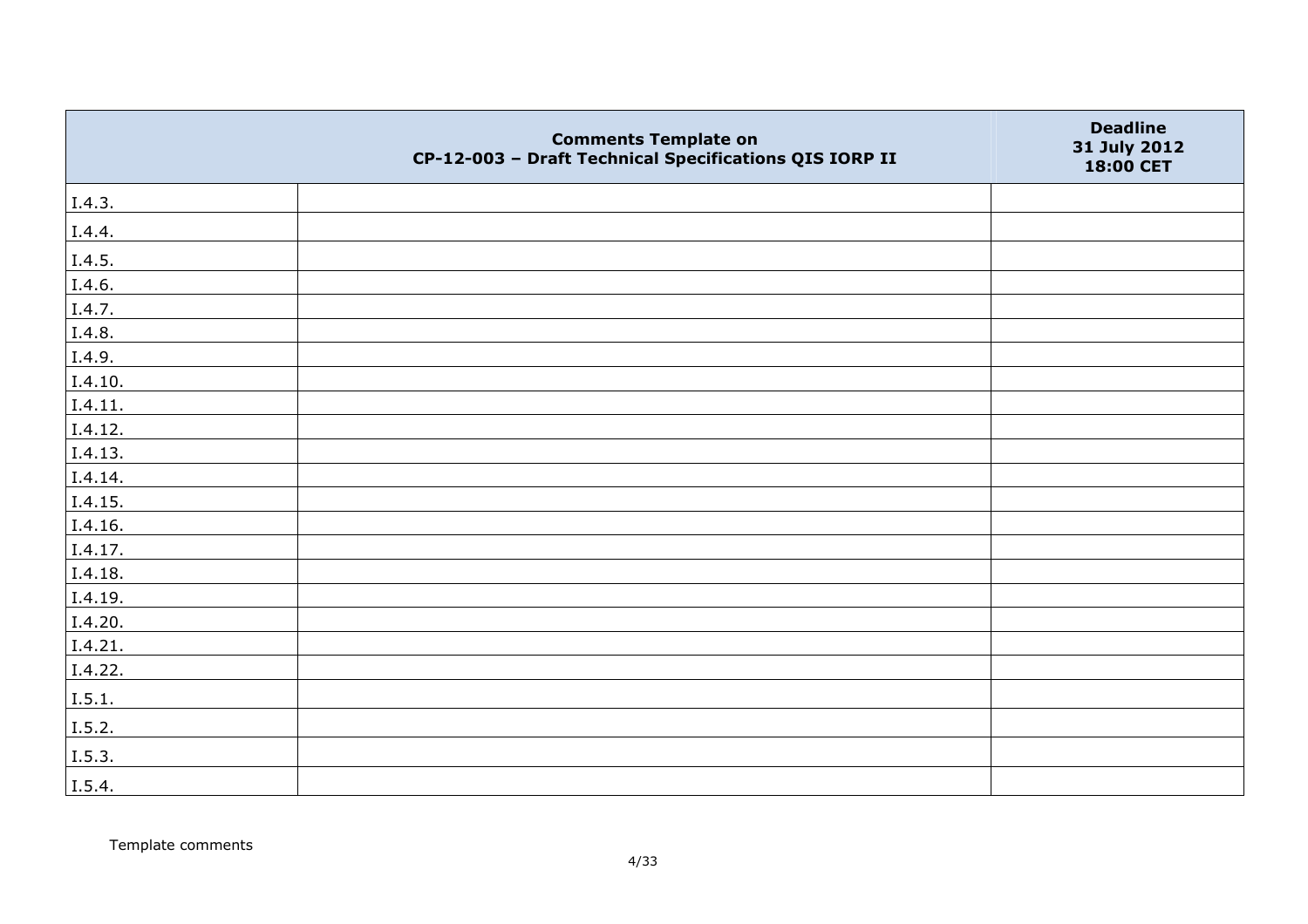|         | <b>Comments Template on</b><br>CP-12-003 - Draft Technical Specifications QIS IORP II | <b>Deadline</b><br>31 July 2012<br>18:00 CET |
|---------|---------------------------------------------------------------------------------------|----------------------------------------------|
| 1.5.5.  |                                                                                       |                                              |
| I.5.6.  |                                                                                       |                                              |
| I.5.7.  |                                                                                       |                                              |
| I.5.8.  |                                                                                       |                                              |
| I.6.1.  |                                                                                       |                                              |
| I.6.2.  |                                                                                       |                                              |
| I.6.3.  |                                                                                       |                                              |
| I.7.1.  |                                                                                       |                                              |
| I.7.2.  |                                                                                       |                                              |
| I.7.3.  |                                                                                       |                                              |
| I.7.4.  |                                                                                       |                                              |
| I.7.5.  |                                                                                       |                                              |
| I.8.1.  |                                                                                       |                                              |
| I.8.2.  |                                                                                       |                                              |
| I.8.3.  |                                                                                       |                                              |
| I.8.4.  |                                                                                       |                                              |
| I.8.5.  |                                                                                       |                                              |
| I.8.6.  |                                                                                       |                                              |
| I.9.1.  |                                                                                       |                                              |
| I.9.2.  |                                                                                       |                                              |
| I.9.3.  |                                                                                       |                                              |
| I.10.1. |                                                                                       |                                              |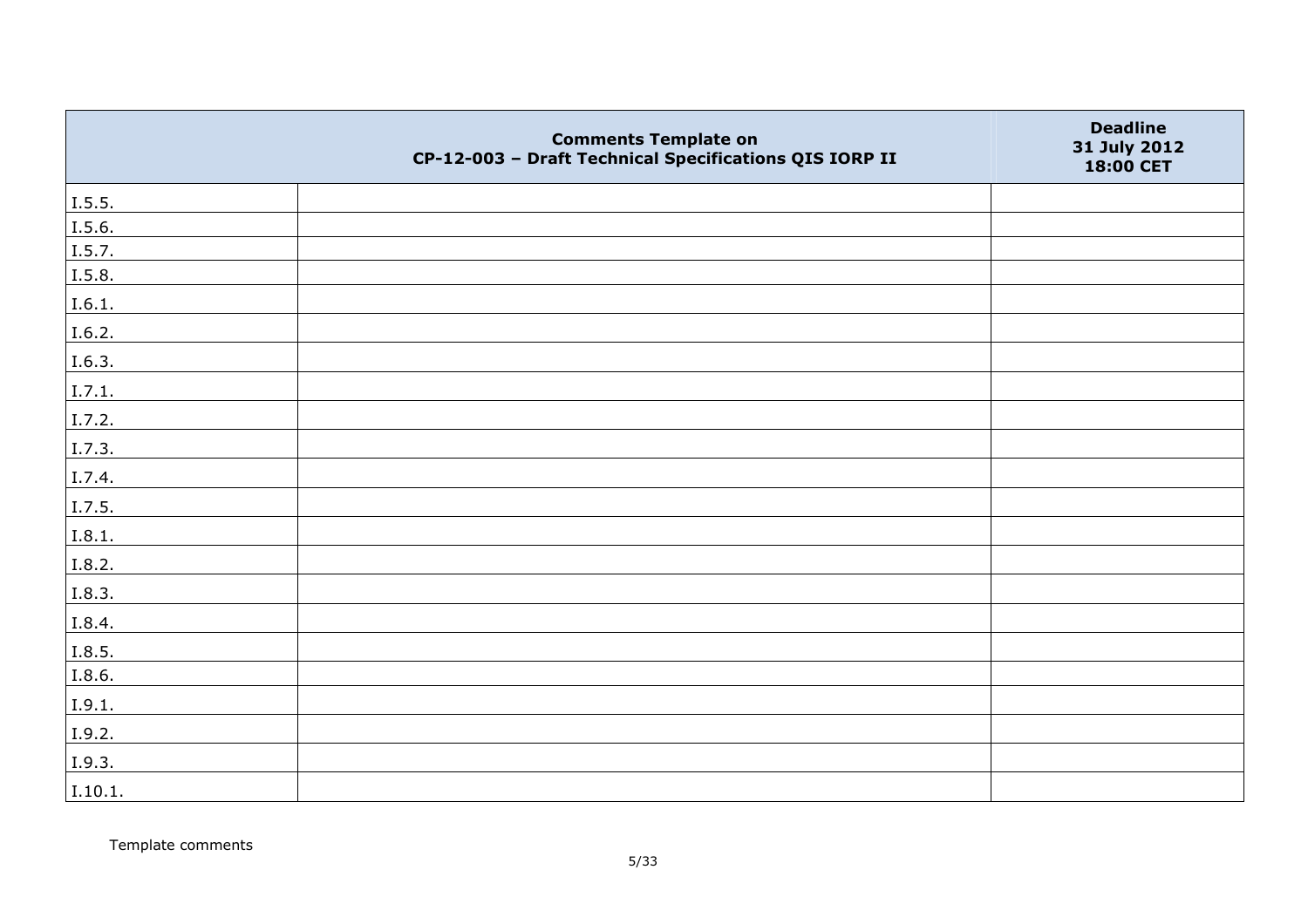|           | <b>Comments Template on</b><br>CP-12-003 - Draft Technical Specifications QIS IORP II | <b>Deadline</b><br>31 July 2012<br>18:00 CET |
|-----------|---------------------------------------------------------------------------------------|----------------------------------------------|
| I.10.2.   |                                                                                       |                                              |
| I.10.3.   |                                                                                       |                                              |
| I.10.4    |                                                                                       |                                              |
| I.11.1    |                                                                                       |                                              |
| HBS.1.1.  |                                                                                       |                                              |
| HBS.2.1.  |                                                                                       |                                              |
| HBS.2.2.  |                                                                                       |                                              |
| HBS.2.3.  |                                                                                       |                                              |
| HBS.2.4.  |                                                                                       |                                              |
| HBS.2.5.  |                                                                                       |                                              |
| HBS.2.6.  |                                                                                       |                                              |
| HBS.2.7.  |                                                                                       |                                              |
| HBS.2.8.  |                                                                                       |                                              |
| HBS.3.1.  |                                                                                       |                                              |
| HBS.3.2.  |                                                                                       |                                              |
| HBS.3.3.  |                                                                                       |                                              |
| HBS.3.4.  |                                                                                       |                                              |
| HBS.3.5.  |                                                                                       |                                              |
| HBS.3.6.  |                                                                                       |                                              |
| HBS.3.7.  |                                                                                       |                                              |
| HBS.3.8.  |                                                                                       |                                              |
| HBS.3.9.  |                                                                                       |                                              |
| HBS.3.10. |                                                                                       |                                              |
| HBS.3.11. |                                                                                       |                                              |
| HBS.3.12. |                                                                                       |                                              |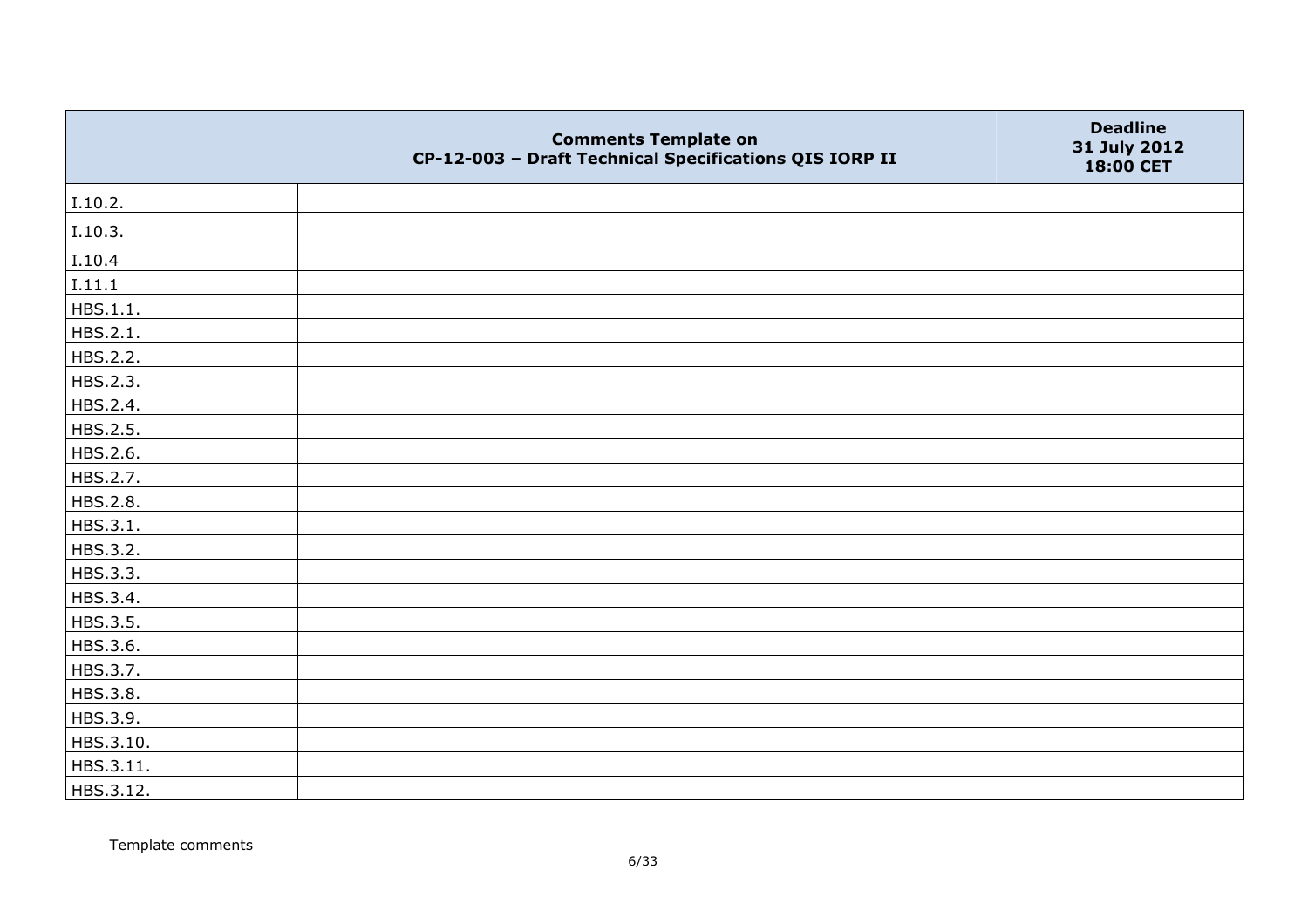|           | <b>Comments Template on</b><br>CP-12-003 - Draft Technical Specifications QIS IORP II | <b>Deadline</b><br>31 July 2012<br>18:00 CET |
|-----------|---------------------------------------------------------------------------------------|----------------------------------------------|
| HBS.3.13. |                                                                                       |                                              |
| HBS.3.14. |                                                                                       |                                              |
| HBS.3.15. |                                                                                       |                                              |
| HBS.3.16. |                                                                                       |                                              |
| HBS.3.17. |                                                                                       |                                              |
| HBS.3.18. |                                                                                       |                                              |
| HBS.3.19. |                                                                                       |                                              |
| HBS.3.20. |                                                                                       |                                              |
| HBS.3.21. |                                                                                       |                                              |
| HBS.3.22. |                                                                                       |                                              |
| HBS.3.23. |                                                                                       |                                              |
| HBS.3.24. |                                                                                       |                                              |
| HBS.3.25. |                                                                                       |                                              |
| HBS.3.26. |                                                                                       |                                              |
| HBS.3.27. |                                                                                       |                                              |
| HBS.3.28. |                                                                                       |                                              |
| HBS.3.29. |                                                                                       |                                              |
| HBS.4.1.  |                                                                                       |                                              |
| HBS.4.2.  |                                                                                       |                                              |
| HBS.4.3.  |                                                                                       |                                              |
| HBS.4.4.  |                                                                                       |                                              |
| HBS.4.5.  |                                                                                       |                                              |
| HBS.4.6.  |                                                                                       |                                              |
| HBS.4.7.  |                                                                                       |                                              |
| HBS.4.8.  |                                                                                       |                                              |
| HBS.4.9.  |                                                                                       |                                              |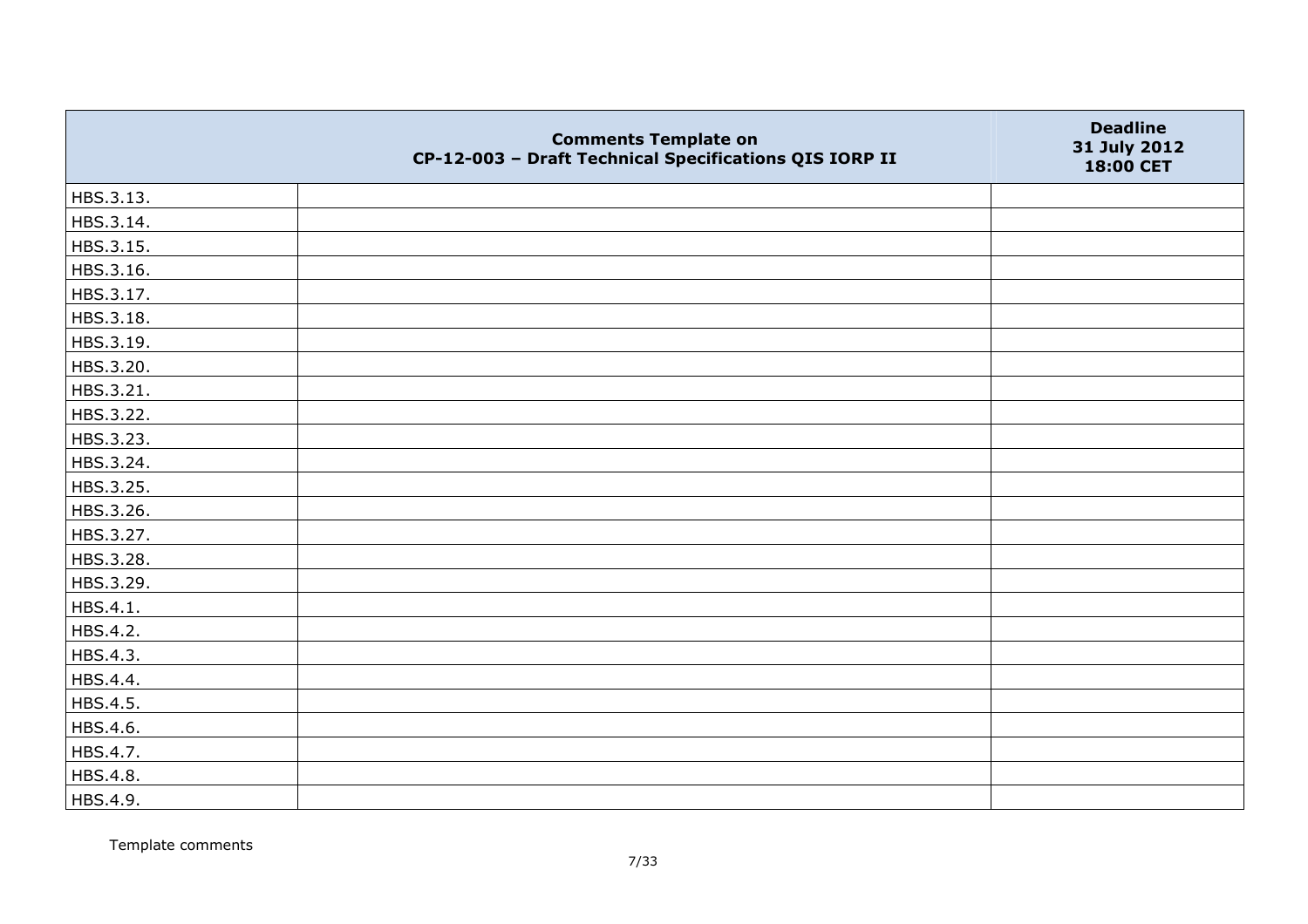|           | <b>Comments Template on</b><br>CP-12-003 - Draft Technical Specifications QIS IORP II | <b>Deadline</b><br>31 July 2012<br>18:00 CET |
|-----------|---------------------------------------------------------------------------------------|----------------------------------------------|
| HBS.4.10. |                                                                                       |                                              |
| HBS.4.11. |                                                                                       |                                              |
| HBS.4.12. |                                                                                       |                                              |
| HBS.4.13. |                                                                                       |                                              |
| HBS.4.14. |                                                                                       |                                              |
| HBS.4.15. |                                                                                       |                                              |
| HBS.4.16. |                                                                                       |                                              |
| HBS.4.17. |                                                                                       |                                              |
| HBS.4.18. |                                                                                       |                                              |
| HBS.4.19. |                                                                                       |                                              |
| HBS.4.20. |                                                                                       |                                              |
| HBS.4.21. |                                                                                       |                                              |
| HBS.4.22. |                                                                                       |                                              |
| HBS.4.23. |                                                                                       |                                              |
| HBS.4.24. |                                                                                       |                                              |
| HBS.4.25. |                                                                                       |                                              |
| HBS.4.26. |                                                                                       |                                              |
| HBS.4.27. |                                                                                       |                                              |
| HBS.4.28. |                                                                                       |                                              |
| HBS.4.29. |                                                                                       |                                              |
| HBS.4.30. |                                                                                       |                                              |
| HBS.4.31. |                                                                                       |                                              |
| HBS.4.32. |                                                                                       |                                              |
| HBS.4.33. |                                                                                       |                                              |
| HBS.4.34. |                                                                                       |                                              |
| HBS.4.35. |                                                                                       |                                              |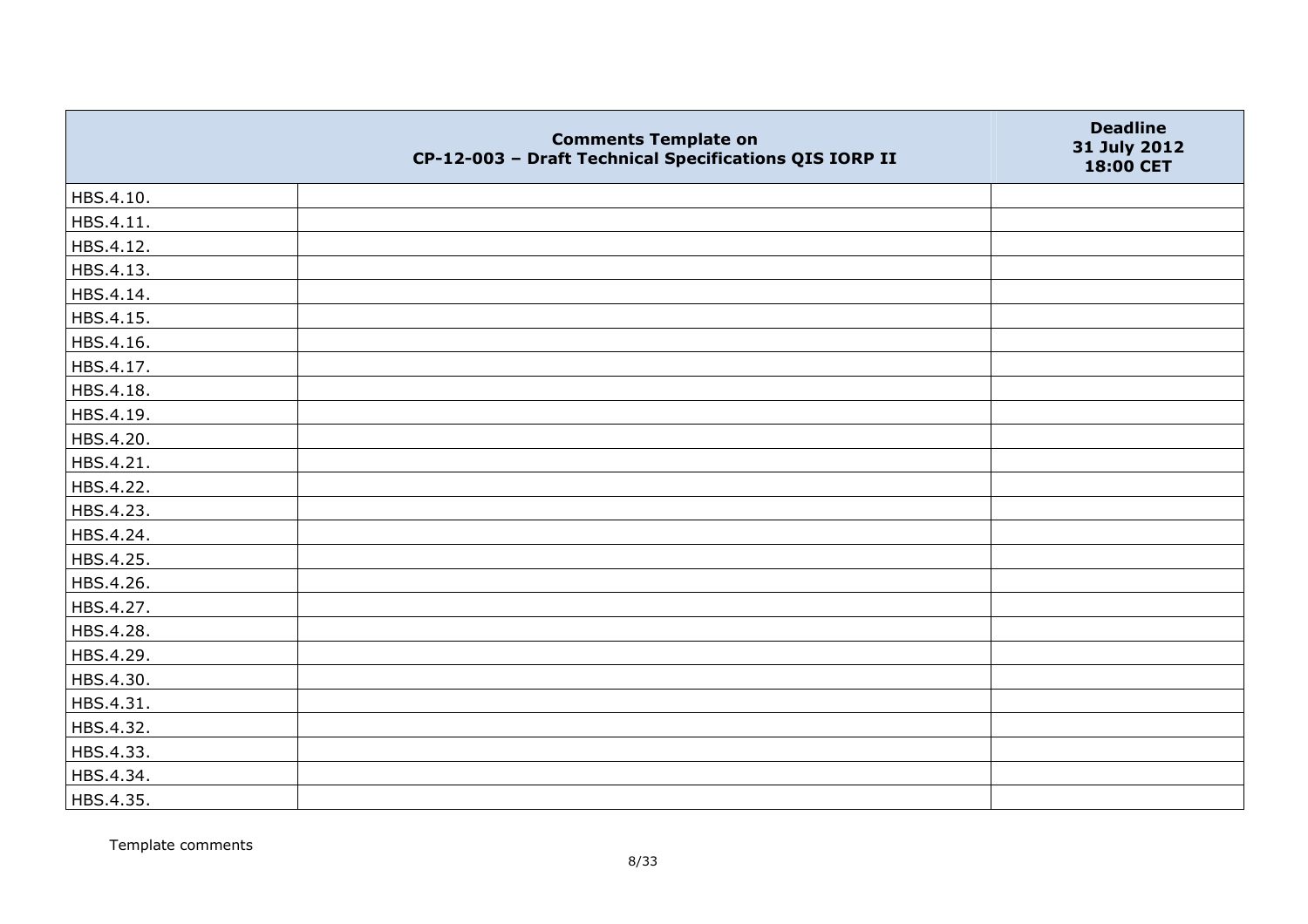|           | <b>Comments Template on</b><br>CP-12-003 - Draft Technical Specifications QIS IORP II | <b>Deadline</b><br>31 July 2012<br>18:00 CET |
|-----------|---------------------------------------------------------------------------------------|----------------------------------------------|
| HBS.4.36. |                                                                                       |                                              |
| HBS.4.37. |                                                                                       |                                              |
| HBS.4.38. |                                                                                       |                                              |
| HBS.4.39. |                                                                                       |                                              |
| HBS.4.40. |                                                                                       |                                              |
| HBS.4.41. |                                                                                       |                                              |
| HBS.4.42. |                                                                                       |                                              |
| HBS.4.43. |                                                                                       |                                              |
| HBS.4.44. |                                                                                       |                                              |
| HBS.4.45. |                                                                                       |                                              |
| HBS.4.46. |                                                                                       |                                              |
| HBS.4.47. |                                                                                       |                                              |
| HBS.4.48. |                                                                                       |                                              |
| HBS.4.49. |                                                                                       |                                              |
| HBS.4.50. |                                                                                       |                                              |
| HBS.4.51. |                                                                                       |                                              |
| HBS.4.52. |                                                                                       |                                              |
| HBS.4.53. |                                                                                       |                                              |
| HBS.4.54. |                                                                                       |                                              |
| HBS.4.55. |                                                                                       |                                              |
| HBS.4.56. |                                                                                       |                                              |
| HBS.4.57. |                                                                                       |                                              |
| HBS.4.58. |                                                                                       |                                              |
| HBS.4.59. |                                                                                       |                                              |
| HBS.4.60. |                                                                                       |                                              |
| HBS.4.61. |                                                                                       |                                              |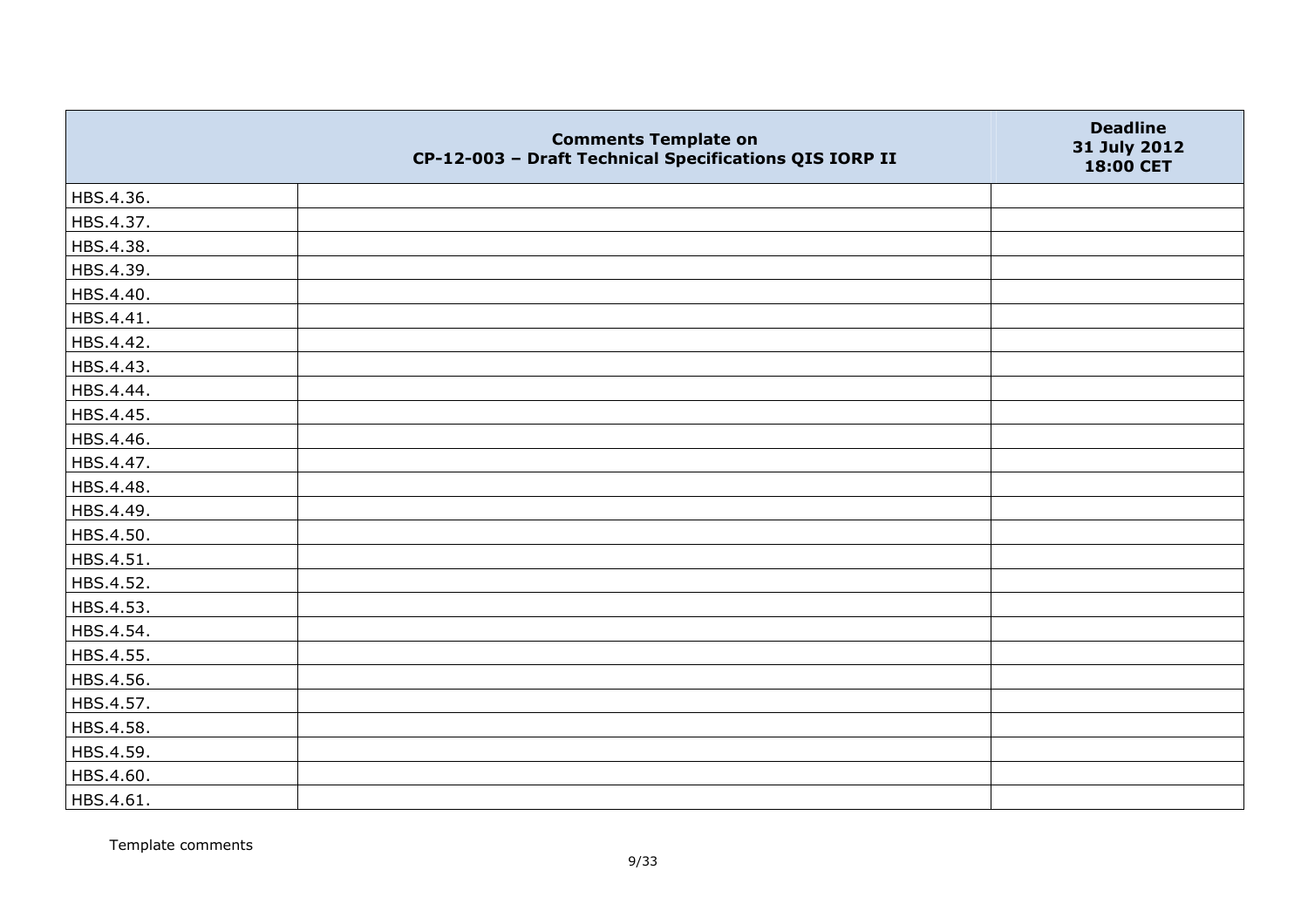|           | <b>Comments Template on</b><br>CP-12-003 - Draft Technical Specifications QIS IORP II | <b>Deadline</b><br>31 July 2012<br>18:00 CET |
|-----------|---------------------------------------------------------------------------------------|----------------------------------------------|
| HBS.5.1.  |                                                                                       |                                              |
| HBS.5.2.  |                                                                                       |                                              |
| HBS.5.3.  |                                                                                       |                                              |
| HBS.5.4.  |                                                                                       |                                              |
| HBS.5.5.  |                                                                                       |                                              |
| HBS.6.1.  |                                                                                       |                                              |
| HBS.6.2.  |                                                                                       |                                              |
| HBS.6.3.  |                                                                                       |                                              |
| HBS.6.4.  |                                                                                       |                                              |
| HBS.6.5.  |                                                                                       |                                              |
| HBS.6.6.  |                                                                                       |                                              |
| HBS.6.7.  |                                                                                       |                                              |
| HBS.6.8.  |                                                                                       |                                              |
| HBS.6.9.  |                                                                                       |                                              |
| HBS.6.10. |                                                                                       |                                              |
| HBS.6.11. |                                                                                       |                                              |
| HBS.6.12. |                                                                                       |                                              |
| HBS.6.13. |                                                                                       |                                              |
| HBS.6.14. |                                                                                       |                                              |
| HBS.6.15. |                                                                                       |                                              |
| HBS.6.16. |                                                                                       |                                              |
| HBS.6.17. |                                                                                       |                                              |
| HBS.6.18. |                                                                                       |                                              |
| HBS.6.19. |                                                                                       |                                              |
| HBS.6.20. |                                                                                       |                                              |
| HBS.6.21. |                                                                                       |                                              |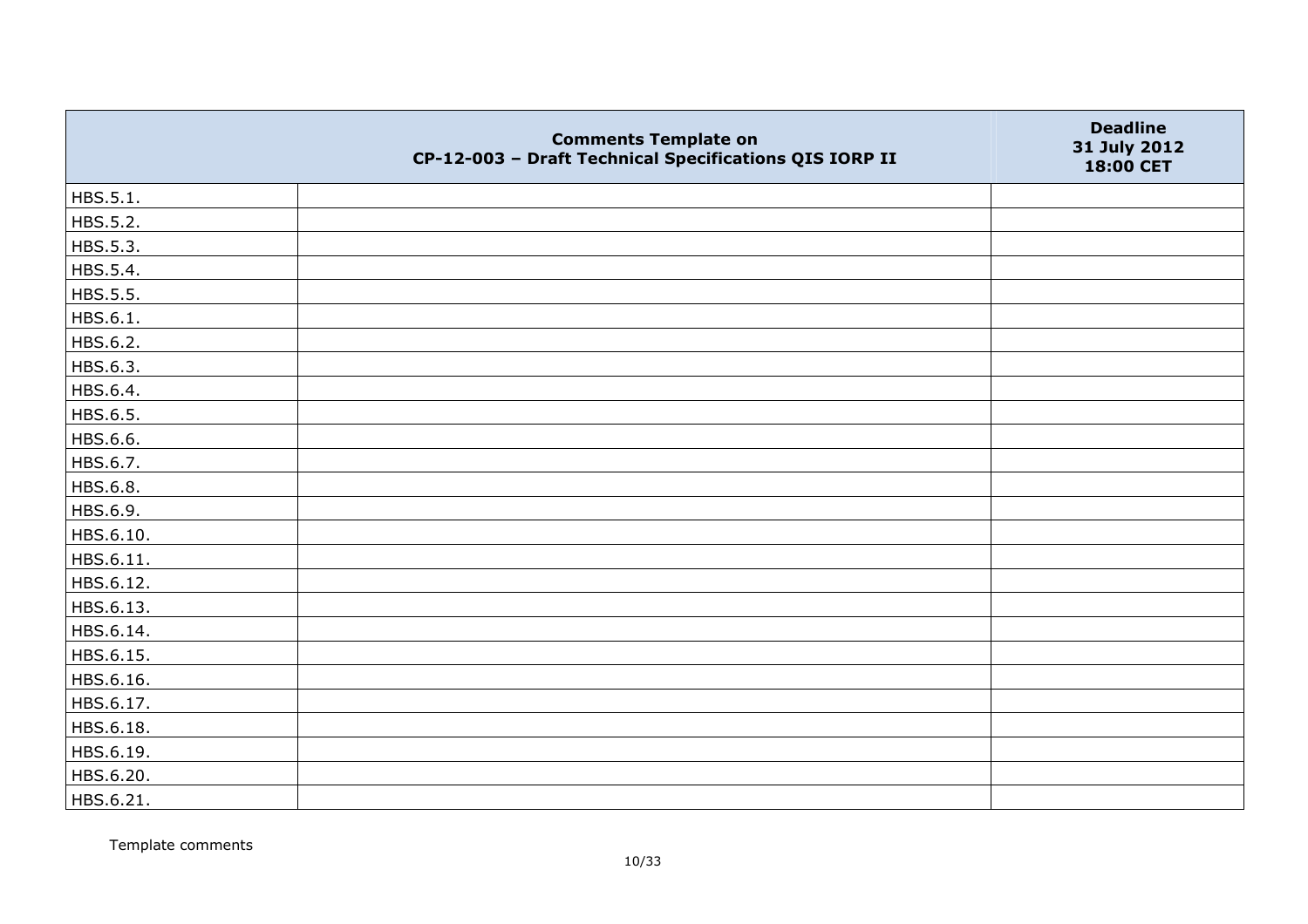|           | <b>Comments Template on</b><br>CP-12-003 - Draft Technical Specifications QIS IORP II | <b>Deadline</b><br>31 July 2012<br>18:00 CET |
|-----------|---------------------------------------------------------------------------------------|----------------------------------------------|
| HBS.6.22. |                                                                                       |                                              |
| HBS.6.23. |                                                                                       |                                              |
| HBS.6.24. |                                                                                       |                                              |
| HBS.6.25. |                                                                                       |                                              |
| HBS.6.26. |                                                                                       |                                              |
| HBS.6.27. |                                                                                       |                                              |
| HBS.6.28. |                                                                                       |                                              |
| HBS.6.29. |                                                                                       |                                              |
| HBS.6.30. |                                                                                       |                                              |
| HBS.6.31. |                                                                                       |                                              |
| HBS.6.32. |                                                                                       |                                              |
| HBS.6.33. |                                                                                       |                                              |
| HBS.6.34. |                                                                                       |                                              |
| HBS.6.35. |                                                                                       |                                              |
| HBS.6.36. |                                                                                       |                                              |
| HBS.6.37. |                                                                                       |                                              |
| HBS.6.38. |                                                                                       |                                              |
| HBS.6.39. |                                                                                       |                                              |
| HBS.6.40. |                                                                                       |                                              |
| HBS.6.41. |                                                                                       |                                              |
| HBS.6.42. |                                                                                       |                                              |
| HBS.6.43. |                                                                                       |                                              |
| HBS.6.44. |                                                                                       |                                              |
| HBS.6.45. |                                                                                       |                                              |
| HBS.6.46. |                                                                                       |                                              |
| HBS.6.47. |                                                                                       |                                              |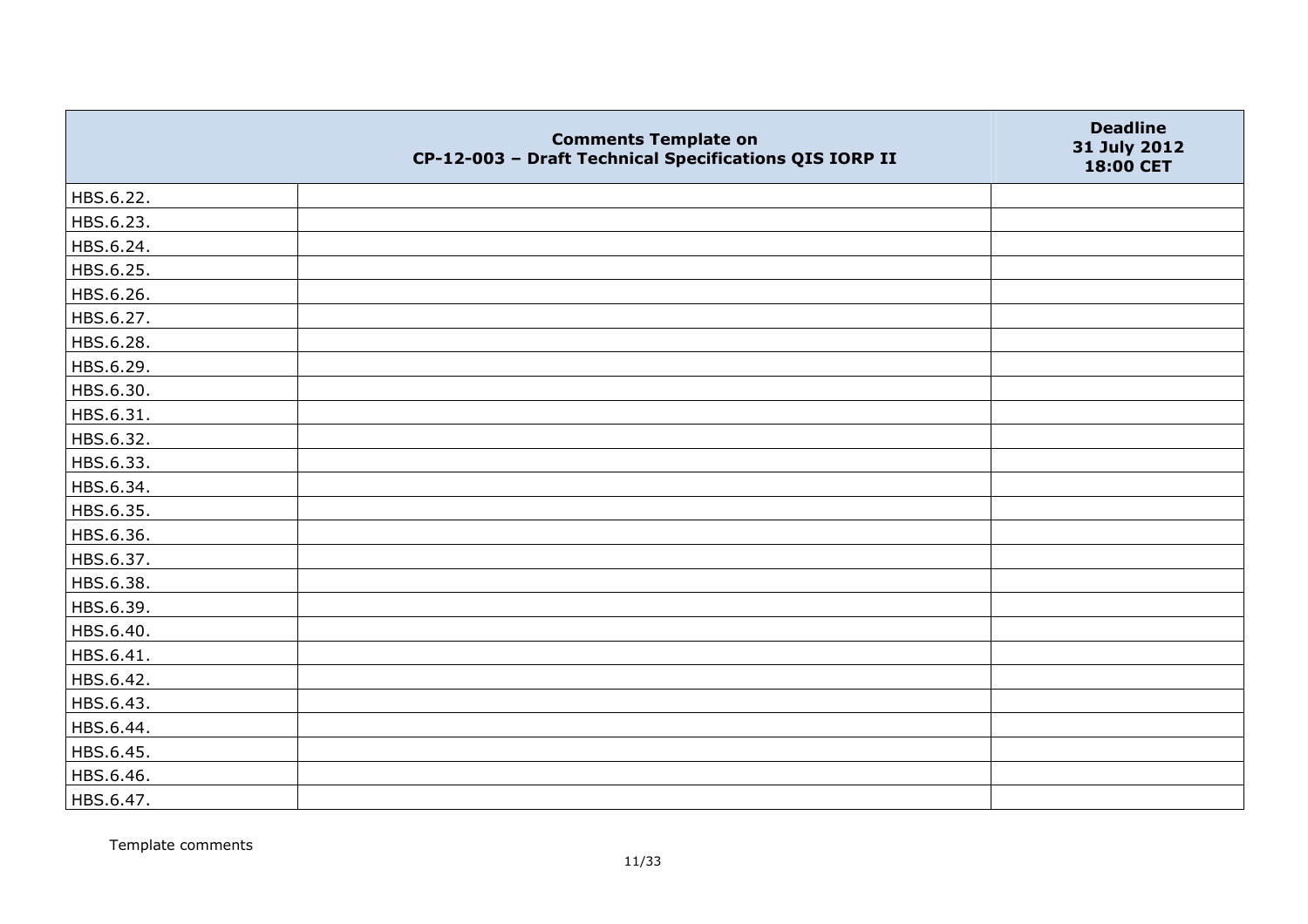|           | <b>Comments Template on</b><br>CP-12-003 - Draft Technical Specifications QIS IORP II | <b>Deadline</b><br>31 July 2012<br>18:00 CET |
|-----------|---------------------------------------------------------------------------------------|----------------------------------------------|
| HBS.6.48. |                                                                                       |                                              |
| HBS.6.49. |                                                                                       |                                              |
| HBS.6.50. |                                                                                       |                                              |
| HBS.6.51. |                                                                                       |                                              |
| HBS.6.52. |                                                                                       |                                              |
| HBS.6.53. |                                                                                       |                                              |
| HBS.6.54. |                                                                                       |                                              |
| HBS.6.55. |                                                                                       |                                              |
| HBS.6.56. |                                                                                       |                                              |
| HBS.6.57. |                                                                                       |                                              |
| HBS.6.58. |                                                                                       |                                              |
| HBS.6.59. |                                                                                       |                                              |
| HBS.6.60. |                                                                                       |                                              |
| HBS.6.61. |                                                                                       |                                              |
| HBS.6.62. |                                                                                       |                                              |
| HBS.6.63. |                                                                                       |                                              |
| HBS.6.64. |                                                                                       |                                              |
| HBS.6.65. |                                                                                       |                                              |
| HBS.6.66. |                                                                                       |                                              |
| HBS.6.67. |                                                                                       |                                              |
| HBS.6.68. |                                                                                       |                                              |
| HBS.6.69. |                                                                                       |                                              |
| HBS.6.70. |                                                                                       |                                              |
| HBS.6.71. |                                                                                       |                                              |
| HBS.6.72. |                                                                                       |                                              |
| HBS.6.73. |                                                                                       |                                              |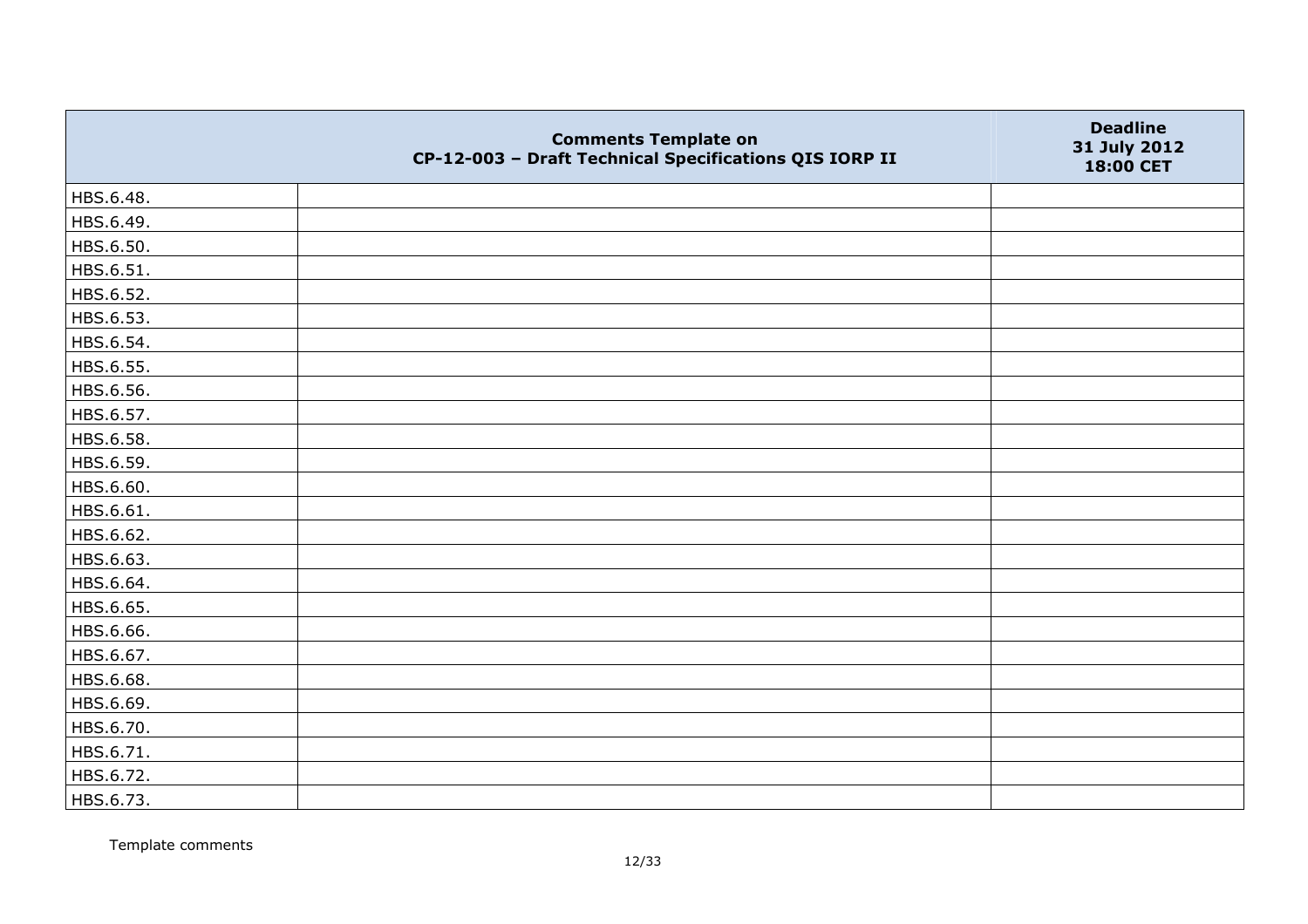|           | <b>Comments Template on</b><br>CP-12-003 - Draft Technical Specifications QIS IORP II | <b>Deadline</b><br>31 July 2012<br>18:00 CET |
|-----------|---------------------------------------------------------------------------------------|----------------------------------------------|
| HBS.6.74. |                                                                                       |                                              |
| HBS.6.75. |                                                                                       |                                              |
| HBS.6.76. |                                                                                       |                                              |
| HBS.6.77. |                                                                                       |                                              |
| HBS.6.78. |                                                                                       |                                              |
| HBS.6.79. |                                                                                       |                                              |
| HBS.6.80. |                                                                                       |                                              |
| HBS.6.81. |                                                                                       |                                              |
| HBS.6.82. |                                                                                       |                                              |
| HBS.6.83. |                                                                                       |                                              |
| HBS.6.84. |                                                                                       |                                              |
| HBS.6.85. |                                                                                       |                                              |
| HBS.6.86. |                                                                                       |                                              |
| HBS.6.87. |                                                                                       |                                              |
| HBS.6.88. |                                                                                       |                                              |
| HBS.6.89. |                                                                                       |                                              |
| HBS.6.90. |                                                                                       |                                              |
| HBS.7.1.  |                                                                                       |                                              |
| HBS.7.2.  |                                                                                       |                                              |
| HBS.7.3.  |                                                                                       |                                              |
| HBS.7.4.  |                                                                                       |                                              |
| HBS.7.5.  |                                                                                       |                                              |
| HBS.7.6.  |                                                                                       |                                              |
| HBS.7.7.  |                                                                                       |                                              |
| HBS.7.8.  |                                                                                       |                                              |
| HBS.7.9.  |                                                                                       |                                              |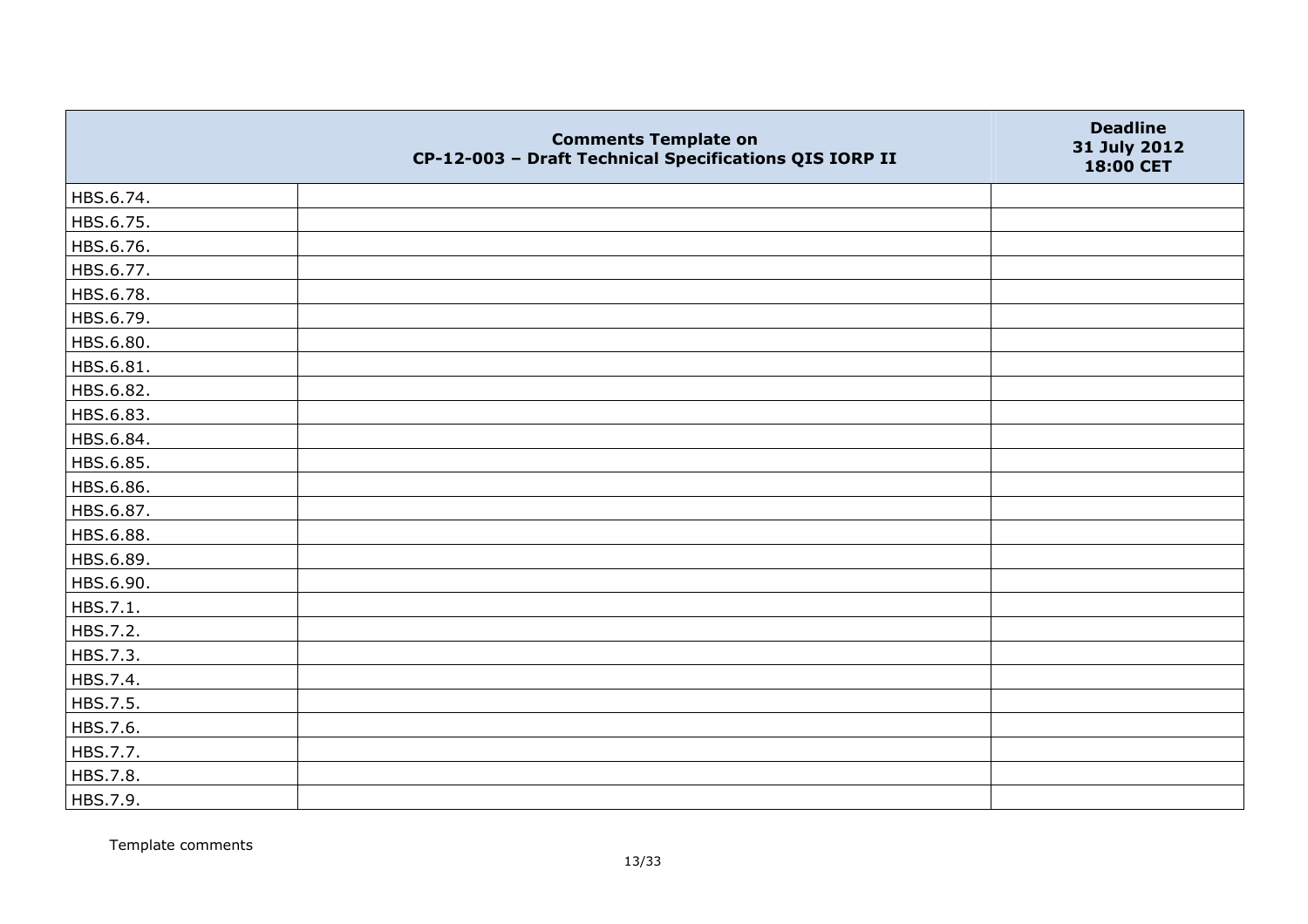|           | <b>Comments Template on</b><br>CP-12-003 - Draft Technical Specifications QIS IORP II | <b>Deadline</b><br>31 July 2012<br>18:00 CET |
|-----------|---------------------------------------------------------------------------------------|----------------------------------------------|
| HBS.7.10. |                                                                                       |                                              |
| HBS.7.11. |                                                                                       |                                              |
| HBS.7.12. |                                                                                       |                                              |
| HBS.7.13. |                                                                                       |                                              |
| HBS.7.14. |                                                                                       |                                              |
| HBS.7.15. |                                                                                       |                                              |
| HBS.7.16. |                                                                                       |                                              |
| HBS.7.17. |                                                                                       |                                              |
| HBS.7.18. |                                                                                       |                                              |
| HBS.7.19. |                                                                                       |                                              |
| HBS.7.20. |                                                                                       |                                              |
| HBS.7.21. |                                                                                       |                                              |
| HBS.7.22. |                                                                                       |                                              |
| HBS.7.23. |                                                                                       |                                              |
| HBS.7.24. |                                                                                       |                                              |
| HBS.7.25. |                                                                                       |                                              |
| HBS.7.26. |                                                                                       |                                              |
| HBS.7.27. |                                                                                       |                                              |
| HBS.7.28. |                                                                                       |                                              |
| HBS.7.29. |                                                                                       |                                              |
| HBS.7.30. |                                                                                       |                                              |
| HBS.7.31. |                                                                                       |                                              |
| HBS.7.32. |                                                                                       |                                              |
| HBS.7.33. |                                                                                       |                                              |
| HBS.7.34. |                                                                                       |                                              |
| HBS.7.35. |                                                                                       |                                              |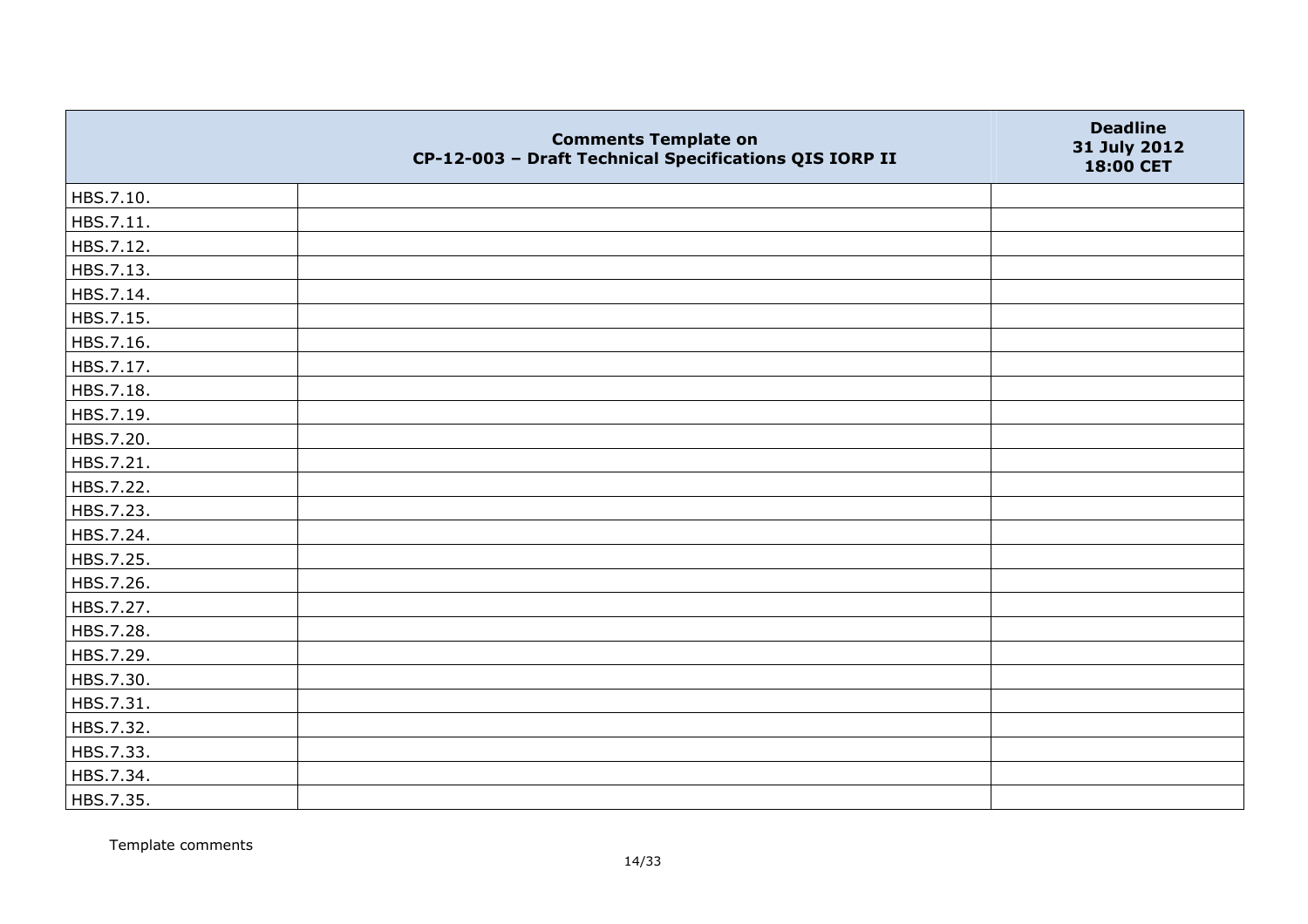|           | <b>Comments Template on</b><br>CP-12-003 - Draft Technical Specifications QIS IORP II | <b>Deadline</b><br>31 July 2012<br>18:00 CET |
|-----------|---------------------------------------------------------------------------------------|----------------------------------------------|
| HBS.7.36. |                                                                                       |                                              |
| HBS.7.37. |                                                                                       |                                              |
| HBS.7.38. |                                                                                       |                                              |
| HBS.7.39. |                                                                                       |                                              |
| HBS.7.40. |                                                                                       |                                              |
| HBS.7.41. |                                                                                       |                                              |
| HBS.7.42. |                                                                                       |                                              |
| HBS.8.1.  |                                                                                       |                                              |
| HBS.8.2.  |                                                                                       |                                              |
| HBS.8.3.  |                                                                                       |                                              |
| HBS.8.4.  |                                                                                       |                                              |
| HBS.8.5.  |                                                                                       |                                              |
| HBS.8.6.  |                                                                                       |                                              |
| HBS.8.7.  |                                                                                       |                                              |
| HBS.8.8.  |                                                                                       |                                              |
| HBS.8.9.  |                                                                                       |                                              |
| HBS.8.10. |                                                                                       |                                              |
| HBS.8.11. |                                                                                       |                                              |
| HBS.8.12. |                                                                                       |                                              |
| HBS.8.13. |                                                                                       |                                              |
| HBS.8.14. |                                                                                       |                                              |
| HBS.8.15. |                                                                                       |                                              |
| HBS.8.16. |                                                                                       |                                              |
| HBS.8.17. |                                                                                       |                                              |
| HBS.8.18. |                                                                                       |                                              |
| HBS.8.19. |                                                                                       |                                              |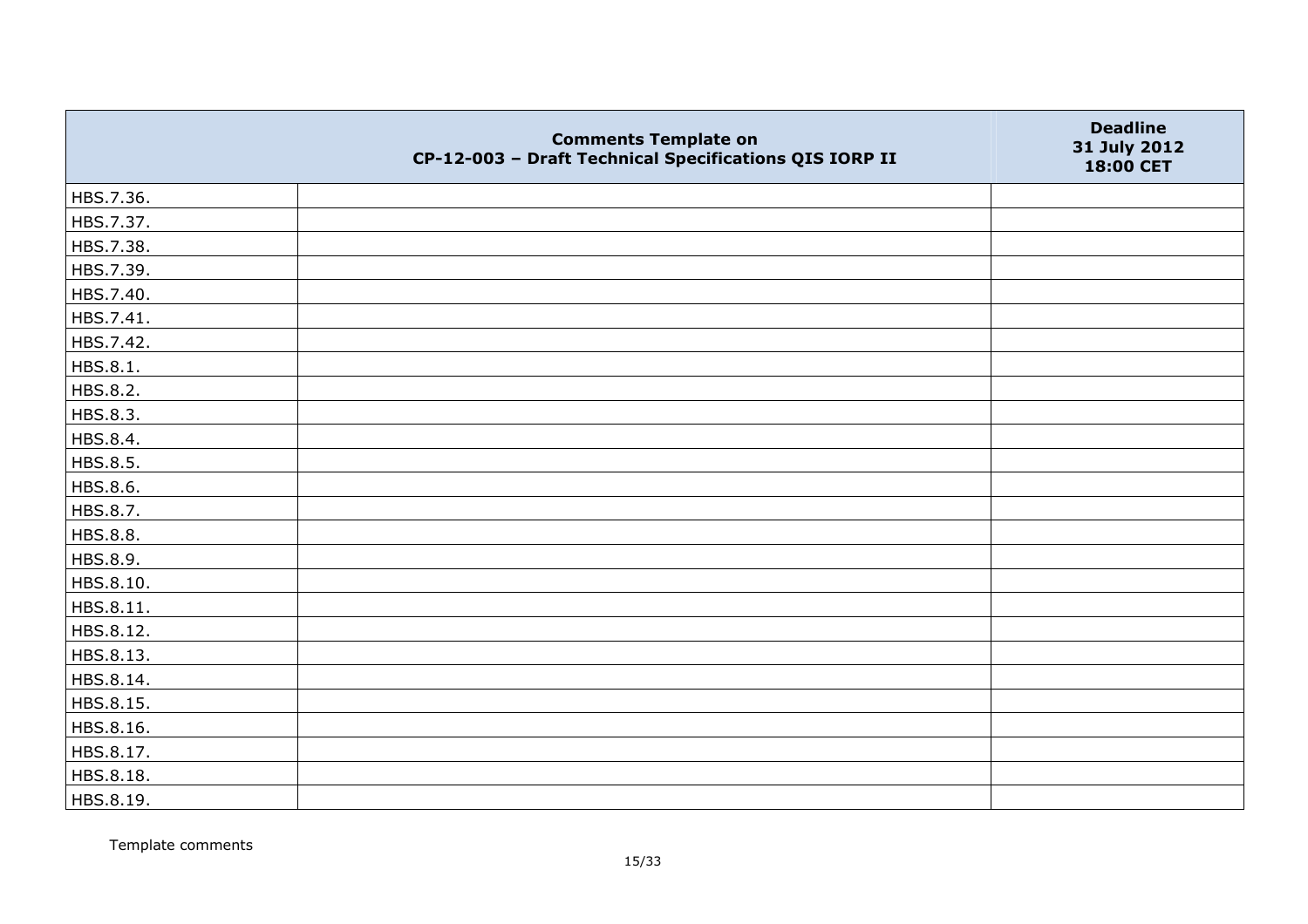|                   | <b>Comments Template on</b><br>CP-12-003 - Draft Technical Specifications QIS IORP II | <b>Deadline</b><br>31 July 2012<br>18:00 CET |
|-------------------|---------------------------------------------------------------------------------------|----------------------------------------------|
| HBS.8.20.         |                                                                                       |                                              |
| HBS.8.21.         |                                                                                       |                                              |
| HBS.8.22.         |                                                                                       |                                              |
| HBS.8.23.         |                                                                                       |                                              |
| HBS.8.24.         |                                                                                       |                                              |
| HBS.9.1.          |                                                                                       |                                              |
| HBS.9.2.          |                                                                                       |                                              |
| HBS.9.3.          |                                                                                       |                                              |
| HBS.9.4.          |                                                                                       |                                              |
| HBS.9.5.          |                                                                                       |                                              |
| HBS.9.6.          |                                                                                       |                                              |
| HBS.9.7.          |                                                                                       |                                              |
| HBS.9.8.          |                                                                                       |                                              |
| HBS.9.9.          |                                                                                       |                                              |
| SCR.1.1.          |                                                                                       |                                              |
| SCR.1.2.          |                                                                                       |                                              |
| SCR.1.3.          |                                                                                       |                                              |
| SCR.1.4.          |                                                                                       |                                              |
| SCR.1.5.          |                                                                                       |                                              |
| SCR.1.6.          |                                                                                       |                                              |
| SCR.1.7.          |                                                                                       |                                              |
| <b>SCR.1.8.</b>   |                                                                                       |                                              |
| SCR.1.9.          |                                                                                       |                                              |
| $\vert$ SCR.1.10. |                                                                                       |                                              |
| SCR.1.11.         |                                                                                       |                                              |
| $ $ SCR.1.12.     |                                                                                       |                                              |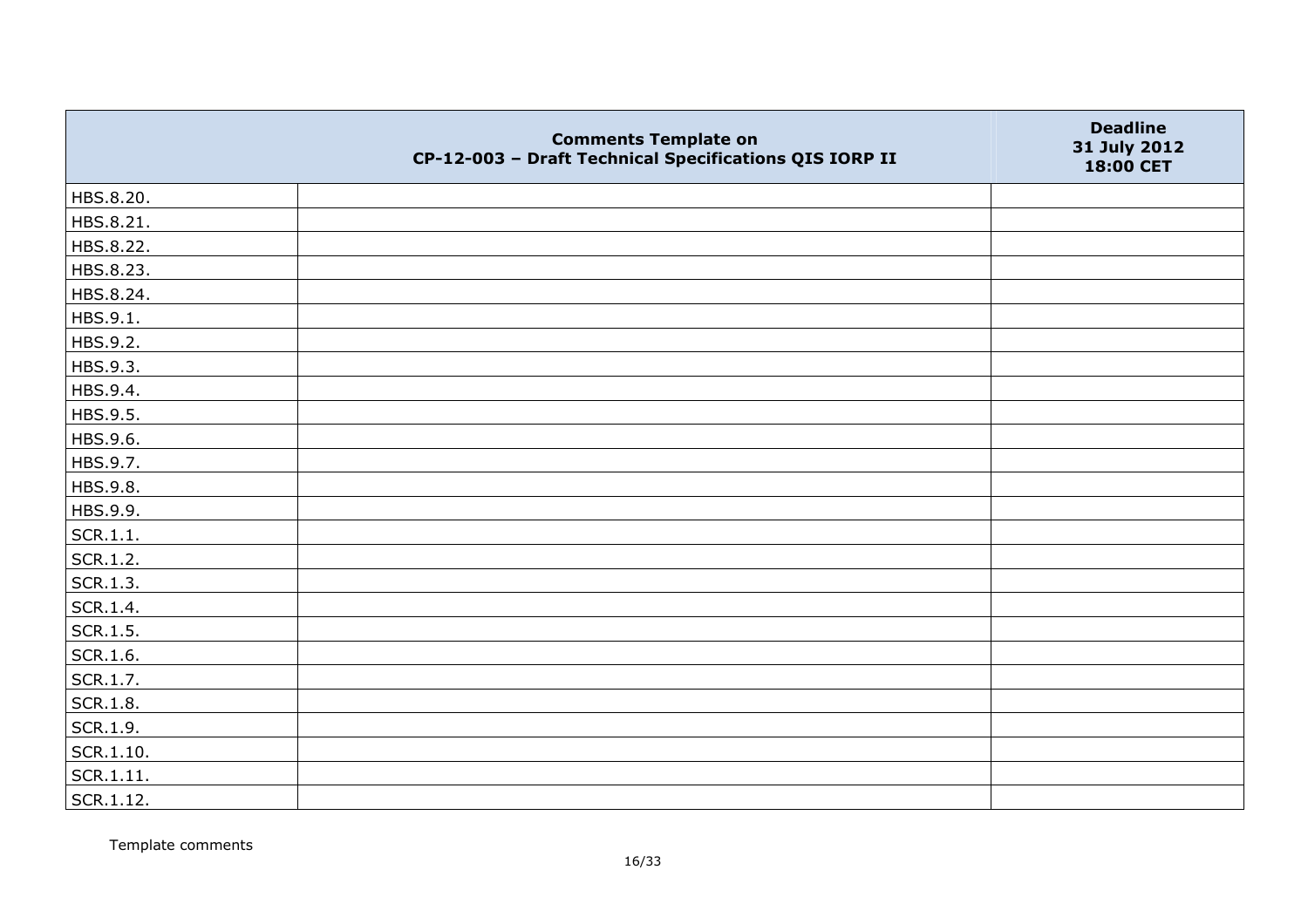|           | <b>Comments Template on</b><br>CP-12-003 - Draft Technical Specifications QIS IORP II | <b>Deadline</b><br>31 July 2012<br>18:00 CET |
|-----------|---------------------------------------------------------------------------------------|----------------------------------------------|
| SCR.1.13. |                                                                                       |                                              |
| SCR.1.14. |                                                                                       |                                              |
| SCR.1.15. |                                                                                       |                                              |
| SCR.1.16. |                                                                                       |                                              |
| SCR.1.17. |                                                                                       |                                              |
| SCR.1.18. |                                                                                       |                                              |
| SCR.1.19. |                                                                                       |                                              |
| SCR.1.20. |                                                                                       |                                              |
| SCR.1.21. |                                                                                       |                                              |
| SCR.1.22. |                                                                                       |                                              |
| SCR.1.23. |                                                                                       |                                              |
| SCR.1.24. |                                                                                       |                                              |
| SCR.1.25. |                                                                                       |                                              |
| SCR.2.1.  |                                                                                       |                                              |
| SCR.2.2.  |                                                                                       |                                              |
| SCR.2.3.  |                                                                                       |                                              |
| SCR.2.4.  |                                                                                       |                                              |
| SCR.2.5.  |                                                                                       |                                              |
| SCR.2.6.  |                                                                                       |                                              |
| SCR.2.7.  |                                                                                       |                                              |
| SCR.2.8.  |                                                                                       |                                              |
| SCR.2.9.  |                                                                                       |                                              |
| SCR.2.10. |                                                                                       |                                              |
| SCR.2.11. |                                                                                       |                                              |
| SCR.2.12. |                                                                                       |                                              |
| SCR.2.13. |                                                                                       |                                              |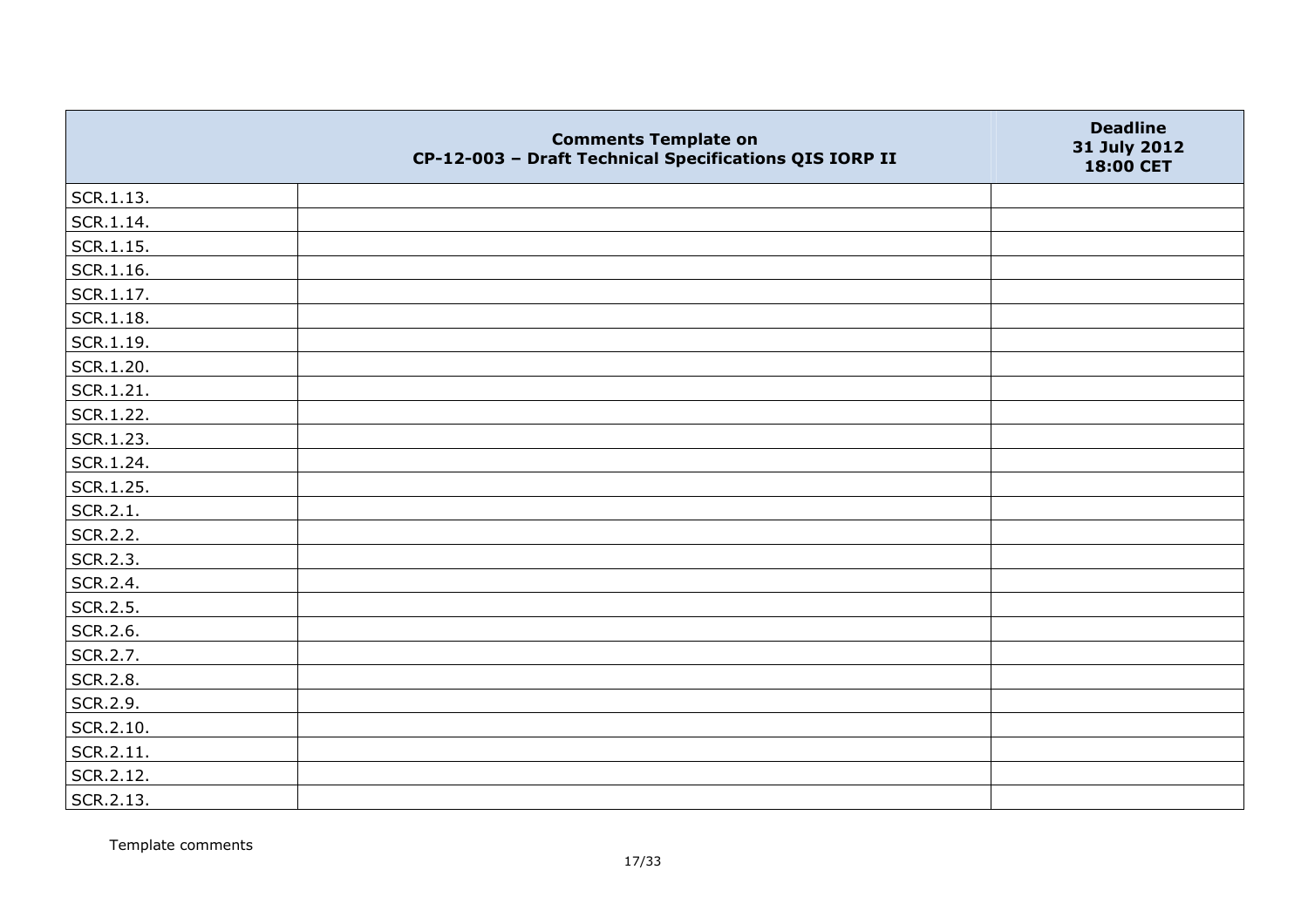|           | <b>Comments Template on</b><br>CP-12-003 - Draft Technical Specifications QIS IORP II | <b>Deadline</b><br>31 July 2012<br>18:00 CET |
|-----------|---------------------------------------------------------------------------------------|----------------------------------------------|
| SCR.2.14. |                                                                                       |                                              |
| SCR.2.15. |                                                                                       |                                              |
| SCR.2.16. |                                                                                       |                                              |
| SCR.2.17. |                                                                                       |                                              |
| SCR.2.18. |                                                                                       |                                              |
| SCR.2.19. |                                                                                       |                                              |
| SCR.2.20. |                                                                                       |                                              |
| SCR.2.21. |                                                                                       |                                              |
| SCR.2.22. |                                                                                       |                                              |
| SCR.2.23. |                                                                                       |                                              |
| SCR.2.24. |                                                                                       |                                              |
| SCR.2.25. |                                                                                       |                                              |
| SCR.2.26. |                                                                                       |                                              |
| SCR.2.27. |                                                                                       |                                              |
| SCR.2.28. |                                                                                       |                                              |
| SCR.2.29. |                                                                                       |                                              |
| SCR.2.30. |                                                                                       |                                              |
| SCR.2.31. |                                                                                       |                                              |
| SCR.2.32. |                                                                                       |                                              |
| SCR.2.33. |                                                                                       |                                              |
| SCR.2.34. |                                                                                       |                                              |
| SCR.2.35. |                                                                                       |                                              |
| SCR.3.1.  |                                                                                       |                                              |
| SCR.3.2.  |                                                                                       |                                              |
| SCR.3.3.  |                                                                                       |                                              |
| SCR.3.4.  |                                                                                       |                                              |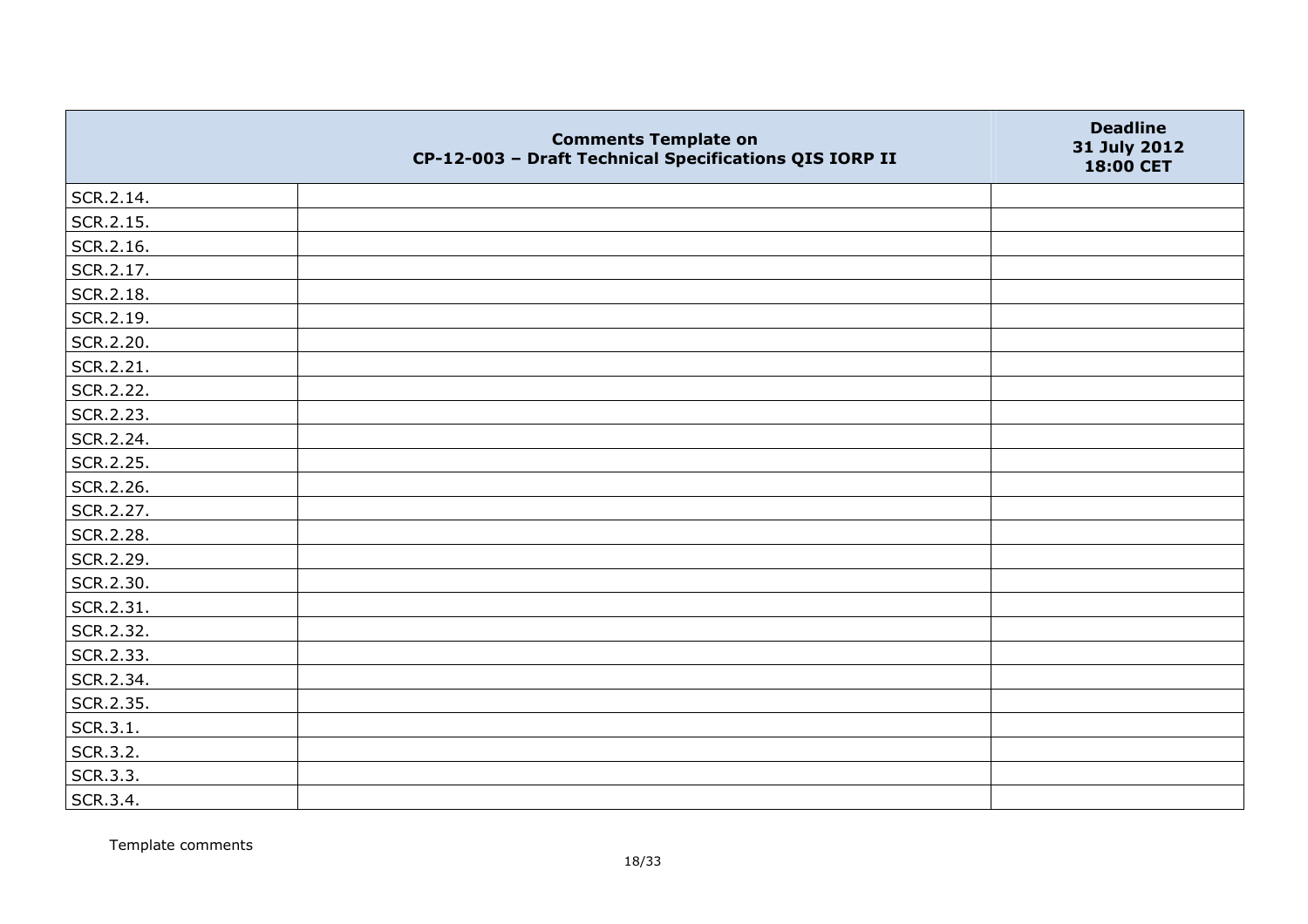|                   | <b>Comments Template on</b><br>CP-12-003 - Draft Technical Specifications QIS IORP II | <b>Deadline</b><br>31 July 2012<br>18:00 CET |
|-------------------|---------------------------------------------------------------------------------------|----------------------------------------------|
| SCR.3.5.          |                                                                                       |                                              |
| SCR.3.6.          |                                                                                       |                                              |
| SCR.4.1.          |                                                                                       |                                              |
| SCR.4.2.          |                                                                                       |                                              |
| SCR.4.3.          |                                                                                       |                                              |
| SCR.4.4.          |                                                                                       |                                              |
| SCR.5.1.          |                                                                                       |                                              |
| SCR.5.2.          |                                                                                       |                                              |
| SCR.5.3.          |                                                                                       |                                              |
| SCR.5.4.          |                                                                                       |                                              |
| SCR.5.5.          |                                                                                       |                                              |
| SCR.5.6.          |                                                                                       |                                              |
| SCR.5.7.          |                                                                                       |                                              |
| SCR.5.8.          |                                                                                       |                                              |
| SCR.5.9.          |                                                                                       |                                              |
| SCR.5.10.         |                                                                                       |                                              |
| SCR.5.11.         |                                                                                       |                                              |
| SCR.5.12.         |                                                                                       |                                              |
| SCR.5.13.         |                                                                                       |                                              |
| SCR.5.14.         |                                                                                       |                                              |
| SCR.5.15.         |                                                                                       |                                              |
| SCR.5.16.         |                                                                                       |                                              |
| SCR.5.17.         |                                                                                       |                                              |
| $\vert$ SCR.5.18. |                                                                                       |                                              |
| SCR.5.19.         |                                                                                       |                                              |
| SCR.5.20.         |                                                                                       |                                              |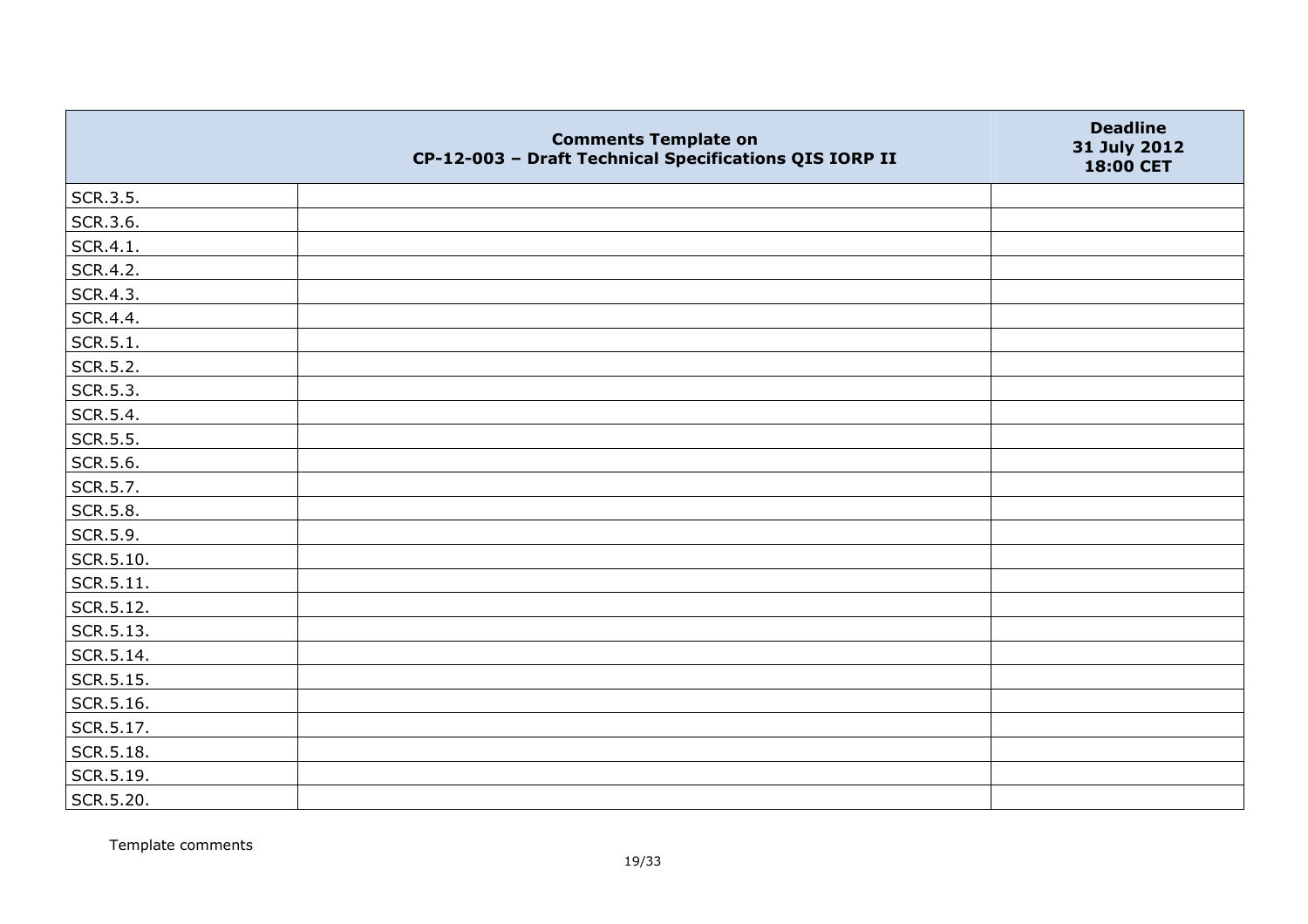|               | <b>Comments Template on</b><br>CP-12-003 - Draft Technical Specifications QIS IORP II | <b>Deadline</b><br>31 July 2012<br>18:00 CET |
|---------------|---------------------------------------------------------------------------------------|----------------------------------------------|
| SCR.5.21.     |                                                                                       |                                              |
| SCR.5.22.     |                                                                                       |                                              |
| SCR.5.23.     |                                                                                       |                                              |
| SCR.5.24.     |                                                                                       |                                              |
| SCR.5.25.     |                                                                                       |                                              |
| SCR.5.26.     |                                                                                       |                                              |
| SCR.5.27.     |                                                                                       |                                              |
| SCR.5.28.     |                                                                                       |                                              |
| SCR.5.29.     |                                                                                       |                                              |
| SCR.5.30.     |                                                                                       |                                              |
| SCR.5.31.     |                                                                                       |                                              |
| SCR.5.32.     |                                                                                       |                                              |
| SCR.5.33.     |                                                                                       |                                              |
| SCR.5.34.     |                                                                                       |                                              |
| SCR.5.35.     |                                                                                       |                                              |
| SCR.5.36.     |                                                                                       |                                              |
| SCR.5.37.     |                                                                                       |                                              |
| SCR.5.38.     |                                                                                       |                                              |
| SCR.5.39.     |                                                                                       |                                              |
| SCR.5.40.     |                                                                                       |                                              |
| $ $ SCR.5.41. |                                                                                       |                                              |
| SCR.5.42.     |                                                                                       |                                              |
| SCR.5.43.     |                                                                                       |                                              |
| SCR.5.44.     |                                                                                       |                                              |
| SCR.5.45.     |                                                                                       |                                              |
| SCR.5.46.     |                                                                                       |                                              |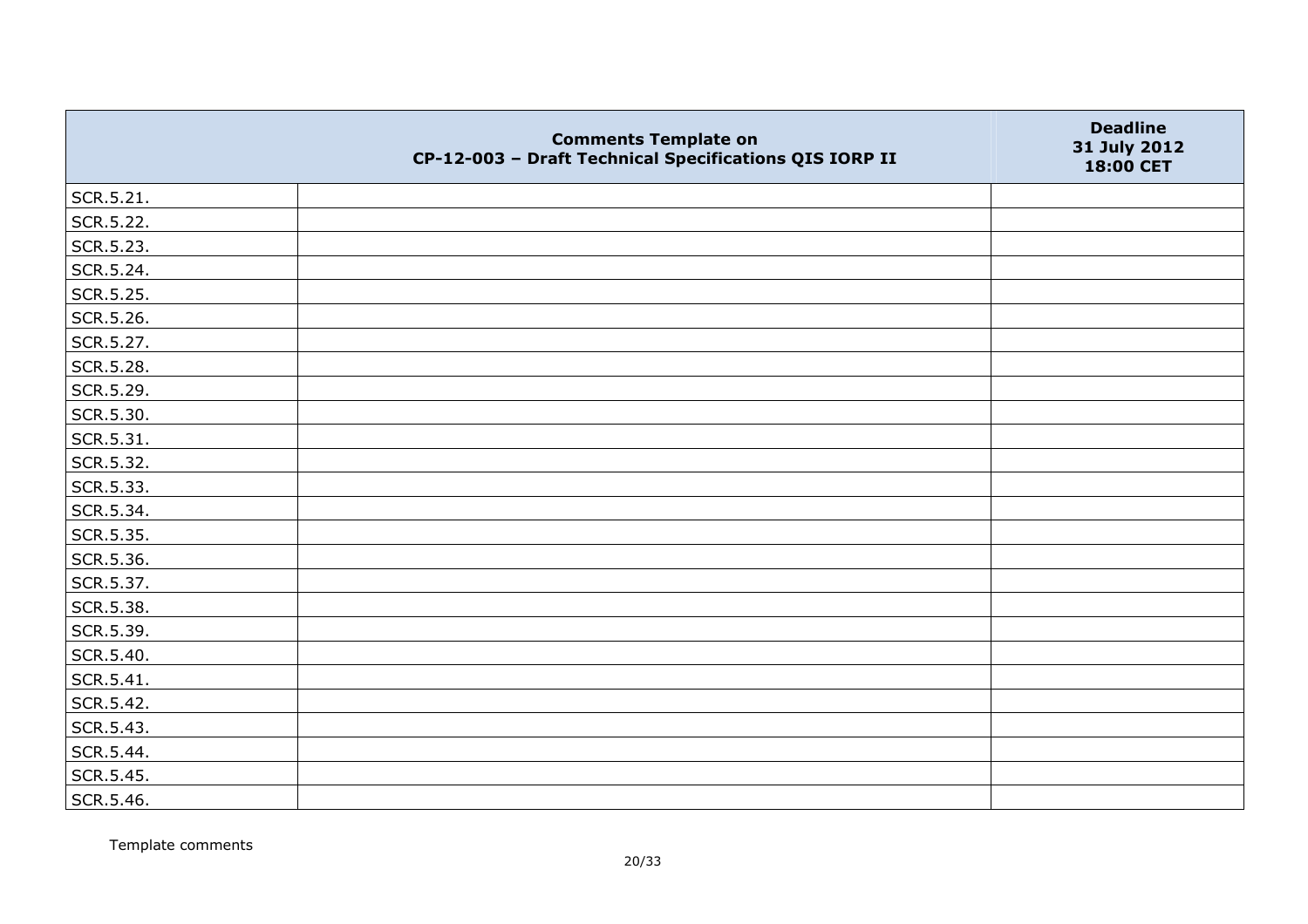|           | <b>Comments Template on</b><br>CP-12-003 - Draft Technical Specifications QIS IORP II | <b>Deadline</b><br>31 July 2012<br>18:00 CET |
|-----------|---------------------------------------------------------------------------------------|----------------------------------------------|
| SCR.5.47. |                                                                                       |                                              |
| SCR.5.48. |                                                                                       |                                              |
| SCR.5.49. |                                                                                       |                                              |
| SCR.5.50. |                                                                                       |                                              |
| SCR.5.51. |                                                                                       |                                              |
| SCR.5.52. |                                                                                       |                                              |
| SCR.5.53. |                                                                                       |                                              |
| SCR.5.54. |                                                                                       |                                              |
| SCR.5.55. |                                                                                       |                                              |
| SCR.5.56. |                                                                                       |                                              |
| SCR.5.57. |                                                                                       |                                              |
| SCR.5.58. |                                                                                       |                                              |
| SCR.5.59. |                                                                                       |                                              |
| SCR.5.60. |                                                                                       |                                              |
| SCR.5.61. |                                                                                       |                                              |
| SCR.5.62. |                                                                                       |                                              |
| SCR.5.63. |                                                                                       |                                              |
| SCR.5.64. |                                                                                       |                                              |
| SCR.5.65. |                                                                                       |                                              |
| SCR.5.66. |                                                                                       |                                              |
| SCR.5.67. |                                                                                       |                                              |
| SCR.5.68. |                                                                                       |                                              |
| SCR.5.69. |                                                                                       |                                              |
| SCR.5.70. |                                                                                       |                                              |
| SCR.5.71. |                                                                                       |                                              |
| SCR.5.72. |                                                                                       |                                              |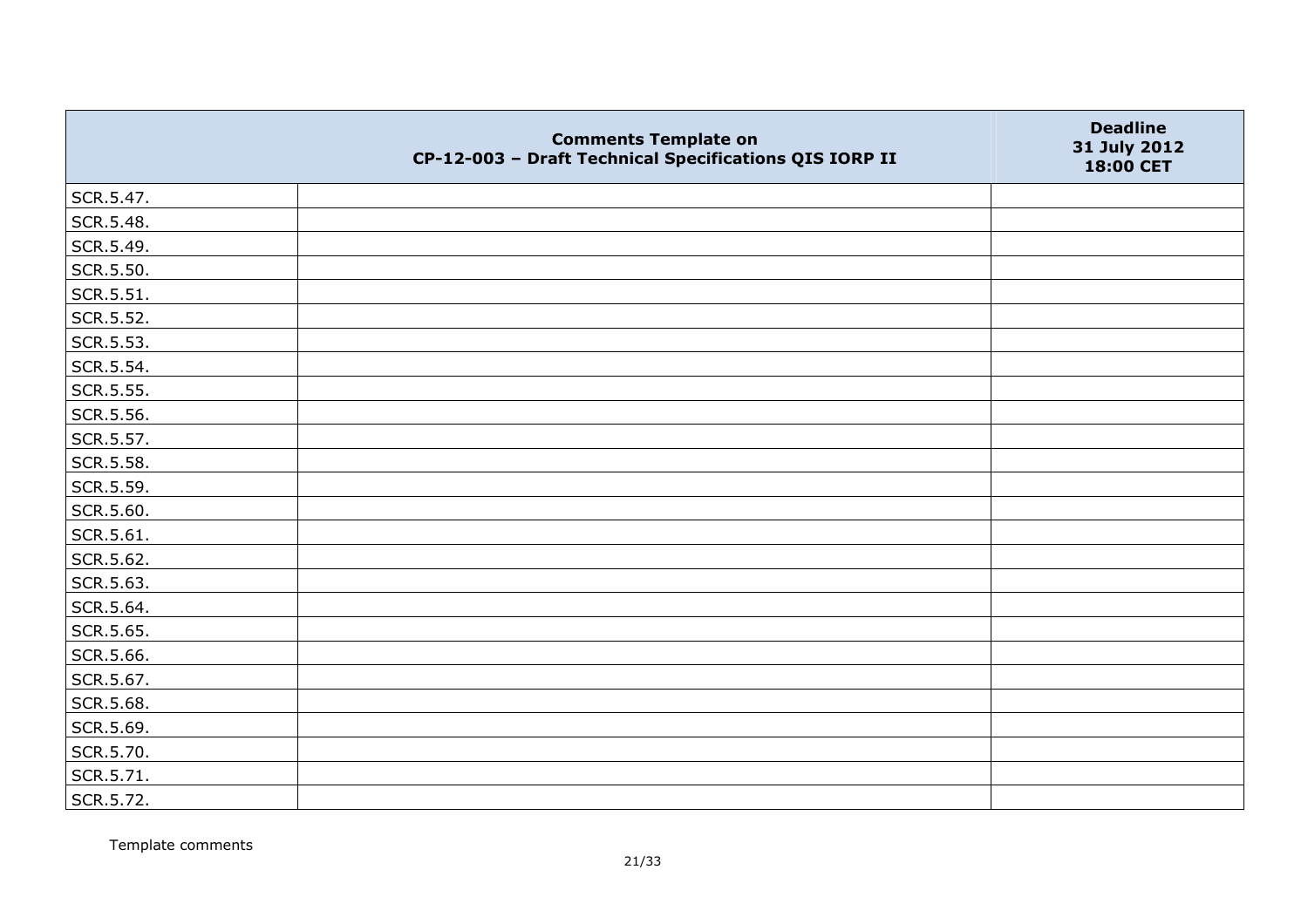|           | <b>Comments Template on</b><br>CP-12-003 - Draft Technical Specifications QIS IORP II | <b>Deadline</b><br>31 July 2012<br>18:00 CET |
|-----------|---------------------------------------------------------------------------------------|----------------------------------------------|
| SCR.5.73. |                                                                                       |                                              |
| SCR.5.74. |                                                                                       |                                              |
| SCR.5.75. |                                                                                       |                                              |
| SCR.5.76. |                                                                                       |                                              |
| SCR.5.77. |                                                                                       |                                              |
| SCR.5.78. |                                                                                       |                                              |
| SCR.5.79. |                                                                                       |                                              |
| SCR.5.80. |                                                                                       |                                              |
| SCR.5.81. |                                                                                       |                                              |
| SCR.5.82. |                                                                                       |                                              |
| SCR.5.83. |                                                                                       |                                              |
| SCR.5.84. |                                                                                       |                                              |
| SCR.5.85. |                                                                                       |                                              |
| SCR.5.86. |                                                                                       |                                              |
| SCR.5.87. |                                                                                       |                                              |
| SCR.5.88. |                                                                                       |                                              |
| SCR.5.89. |                                                                                       |                                              |
| SCR.5.90. |                                                                                       |                                              |
| SCR.5.91. |                                                                                       |                                              |
| SCR.5.92. |                                                                                       |                                              |
| SCR.5.93. |                                                                                       |                                              |
| SCR.5.94. |                                                                                       |                                              |
| SCR.5.95. |                                                                                       |                                              |
| SCR.5.96. |                                                                                       |                                              |
| SCR.5.97. |                                                                                       |                                              |
| SCR.5.98. |                                                                                       |                                              |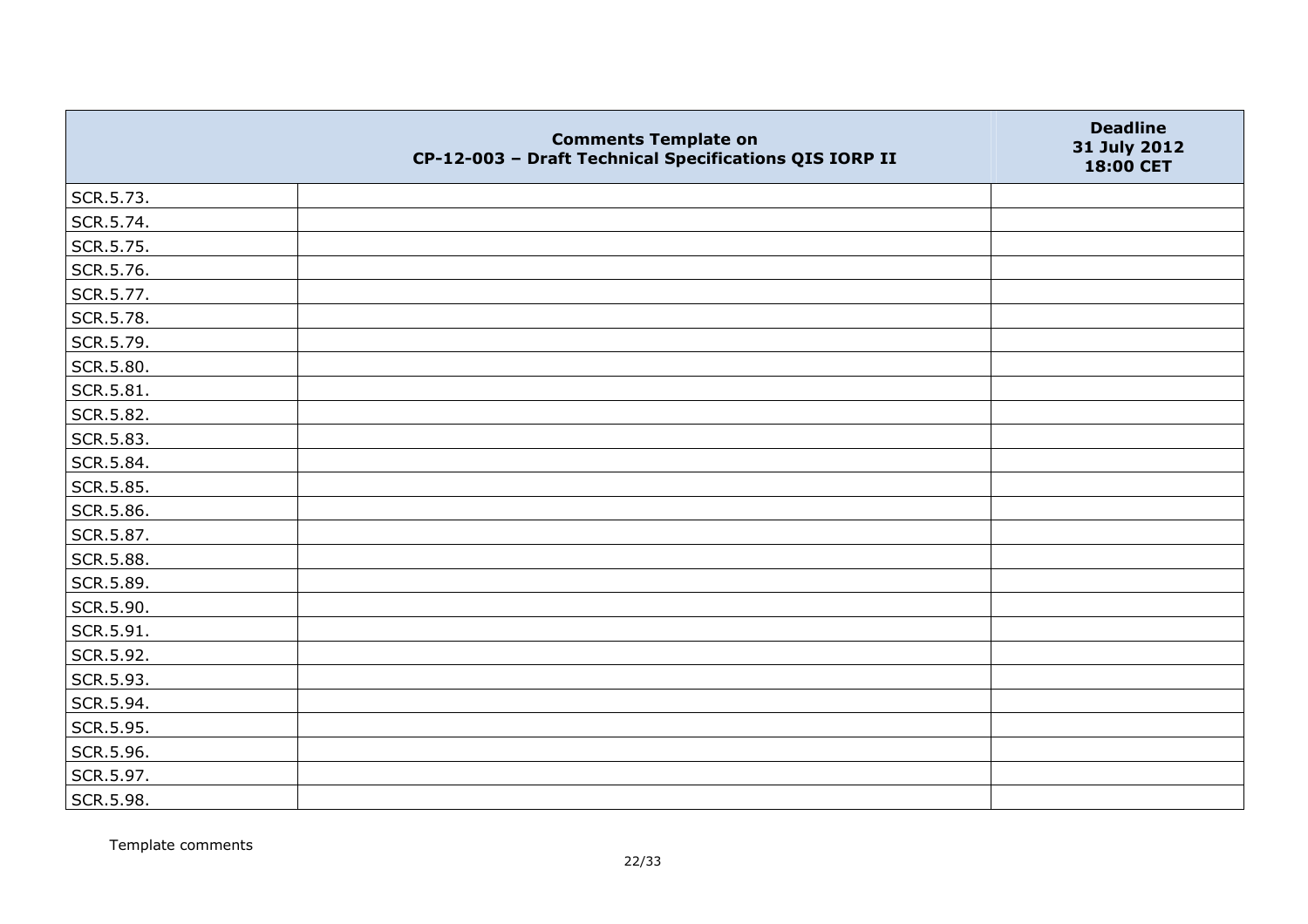|            | <b>Comments Template on</b><br>CP-12-003 - Draft Technical Specifications QIS IORP II | <b>Deadline</b><br>31 July 2012<br>18:00 CET |
|------------|---------------------------------------------------------------------------------------|----------------------------------------------|
| SCR.5.99.  |                                                                                       |                                              |
| SCR.5.100. |                                                                                       |                                              |
| SCR.5.101. |                                                                                       |                                              |
| SCR.5.102. |                                                                                       |                                              |
| SCR.5.103. |                                                                                       |                                              |
| SCR.5.104. |                                                                                       |                                              |
| SCR.5.105. |                                                                                       |                                              |
| SCR.5.106. |                                                                                       |                                              |
| SCR.5.107. |                                                                                       |                                              |
| SCR.5.108. |                                                                                       |                                              |
| SCR.5.109. |                                                                                       |                                              |
| SCR.5.110. |                                                                                       |                                              |
| SCR.5.111. |                                                                                       |                                              |
| SCR.5.112. |                                                                                       |                                              |
| SCR.5.113. |                                                                                       |                                              |
| SCR.5.114. |                                                                                       |                                              |
| SCR.5.115. |                                                                                       |                                              |
| SCR.5.116. |                                                                                       |                                              |
| SCR.5.117. |                                                                                       |                                              |
| SCR.5.118. |                                                                                       |                                              |
| SCR.5.119. |                                                                                       |                                              |
| SCR.5.120. |                                                                                       |                                              |
| SCR.5.121. |                                                                                       |                                              |
| SCR.5.122. |                                                                                       |                                              |
| SCR.5.123. |                                                                                       |                                              |
| SCR.5.124. |                                                                                       |                                              |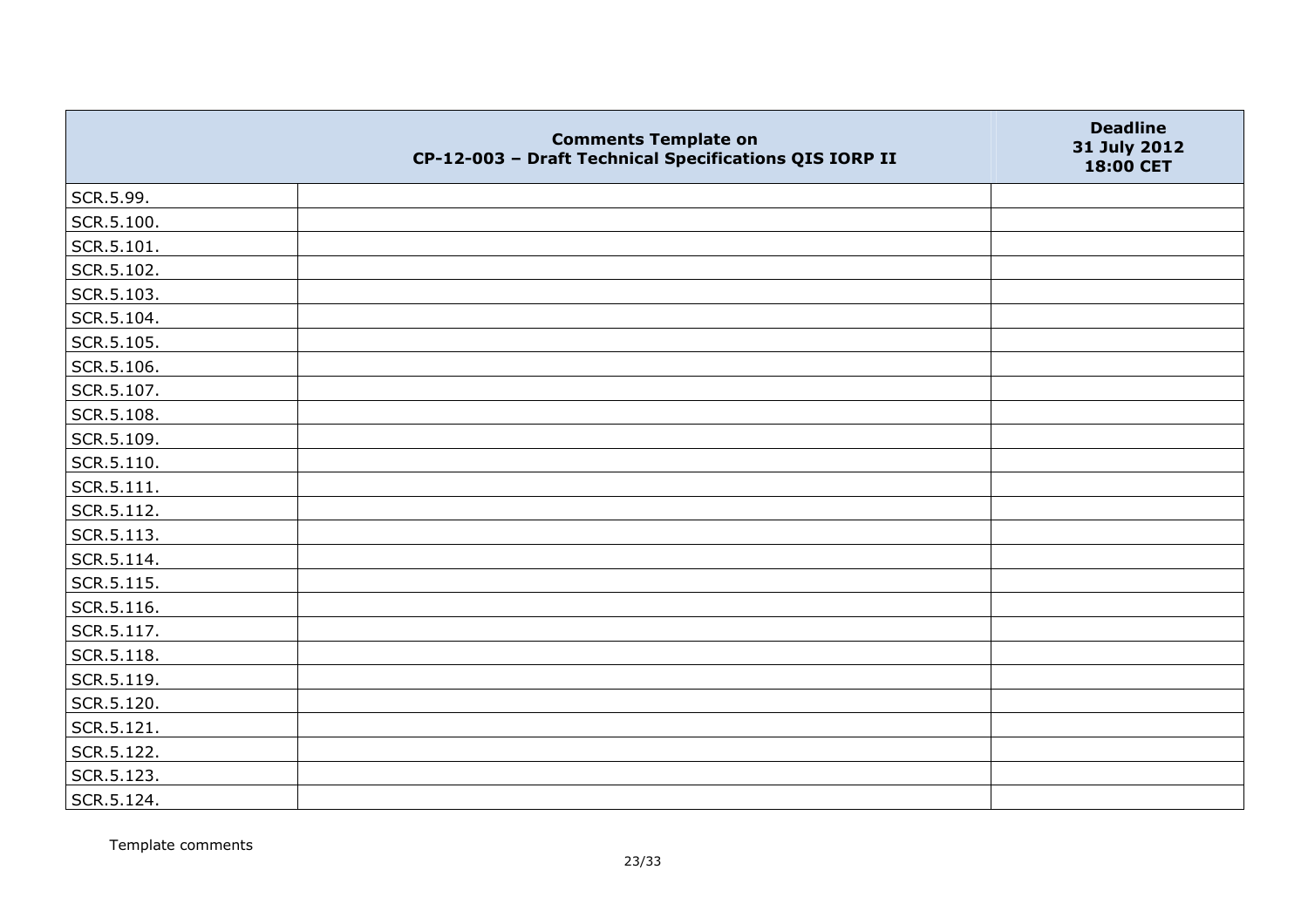|            | <b>Comments Template on</b><br>CP-12-003 - Draft Technical Specifications QIS IORP II | <b>Deadline</b><br>31 July 2012<br>18:00 CET |
|------------|---------------------------------------------------------------------------------------|----------------------------------------------|
| SCR.5.125. |                                                                                       |                                              |
| SCR.5.126. |                                                                                       |                                              |
| SCR.5.127. |                                                                                       |                                              |
| SCR.5.128. |                                                                                       |                                              |
| SCR.5.129. |                                                                                       |                                              |
| SCR.5.130. |                                                                                       |                                              |
| SCR.5.131. |                                                                                       |                                              |
| SCR.6.1.   |                                                                                       |                                              |
| SCR.6.2.   |                                                                                       |                                              |
| SCR.6.3.   |                                                                                       |                                              |
| SCR.6.4.   |                                                                                       |                                              |
| SCR.6.5.   |                                                                                       |                                              |
| SCR.6.6.   |                                                                                       |                                              |
| SCR.6.7.   |                                                                                       |                                              |
| SCR.6.8.   |                                                                                       |                                              |
| SCR.6.9.   |                                                                                       |                                              |
| SCR.6.10.  |                                                                                       |                                              |
| SCR.6.11.  |                                                                                       |                                              |
| SCR.6.12.  |                                                                                       |                                              |
| SCR.6.13.  |                                                                                       |                                              |
| SCR.6.14.  |                                                                                       |                                              |
| SCR.6.15.  |                                                                                       |                                              |
| SCR.6.16.  |                                                                                       |                                              |
| SCR.6.17.  |                                                                                       |                                              |
| SCR.6.18.  |                                                                                       |                                              |
| SCR.6.19.  |                                                                                       |                                              |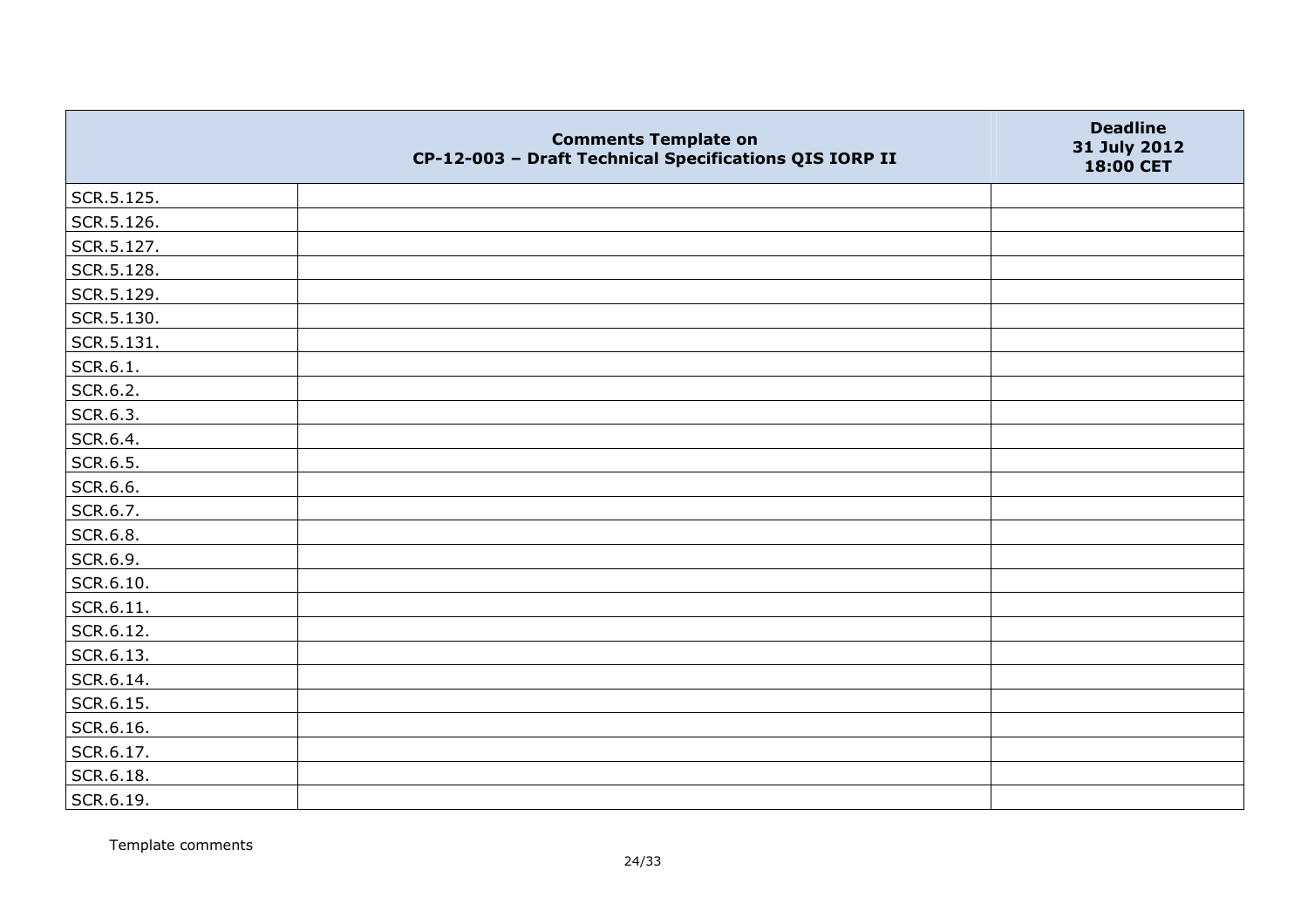|           | <b>Comments Template on</b><br>CP-12-003 - Draft Technical Specifications QIS IORP II | <b>Deadline</b><br>31 July 2012<br>18:00 CET |
|-----------|---------------------------------------------------------------------------------------|----------------------------------------------|
| SCR.6.20. |                                                                                       |                                              |
| SCR.6.21. |                                                                                       |                                              |
| SCR.6.22. |                                                                                       |                                              |
| SCR.6.23. |                                                                                       |                                              |
| SCR.6.24. |                                                                                       |                                              |
| SCR.6.25. |                                                                                       |                                              |
| SCR.6.26. |                                                                                       |                                              |
| SCR.6.27. |                                                                                       |                                              |
| SCR.6.28. |                                                                                       |                                              |
| SCR.6.29. |                                                                                       |                                              |
| SCR.6.30. |                                                                                       |                                              |
| SCR.6.31. |                                                                                       |                                              |
| SCR.6.32. |                                                                                       |                                              |
| SCR.7.1.  |                                                                                       |                                              |
| SCR.7.2.  |                                                                                       |                                              |
| SCR.7.3.  |                                                                                       |                                              |
| SCR.7.4.  |                                                                                       |                                              |
| SCR.7.5.  |                                                                                       |                                              |
| SCR.7.6.  |                                                                                       |                                              |
| SCR.7.7.  |                                                                                       |                                              |
| SCR.7.8.  |                                                                                       |                                              |
| SCR.7.9.  |                                                                                       |                                              |
| SCR.7.10. |                                                                                       |                                              |
| SCR.7.11. |                                                                                       |                                              |
| SCR.7.12. |                                                                                       |                                              |
| SCR.7.13. |                                                                                       |                                              |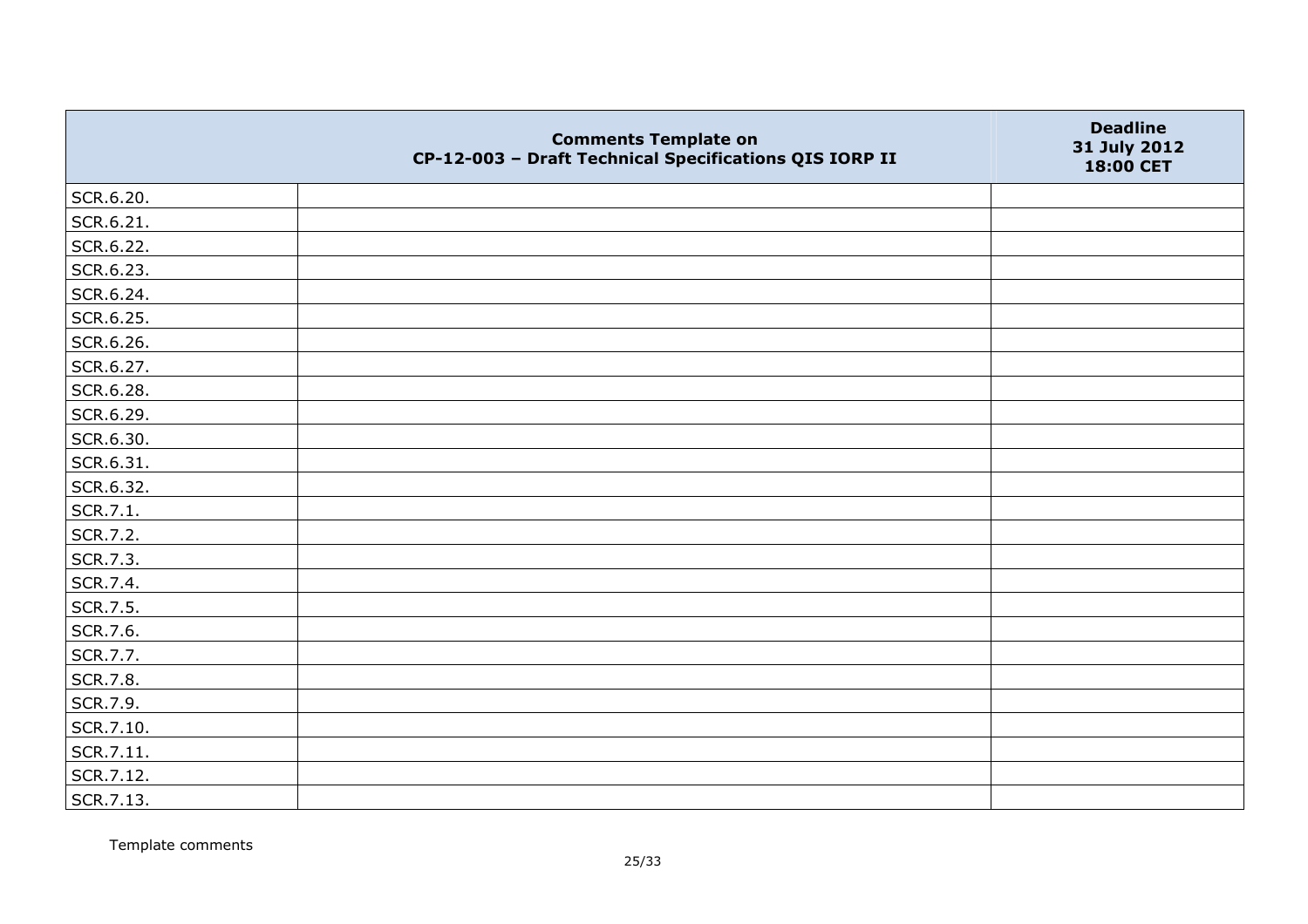|           | <b>Comments Template on</b><br>CP-12-003 - Draft Technical Specifications QIS IORP II | <b>Deadline</b><br>31 July 2012<br>18:00 CET |
|-----------|---------------------------------------------------------------------------------------|----------------------------------------------|
| SCR.7.14. |                                                                                       |                                              |
| SCR.7.15. |                                                                                       |                                              |
| SCR.7.16. |                                                                                       |                                              |
| SCR.7.17. |                                                                                       |                                              |
| SCR.7.18. |                                                                                       |                                              |
| SCR.7.19. |                                                                                       |                                              |
| SCR.7.20. |                                                                                       |                                              |
| SCR.7.21. |                                                                                       |                                              |
| SCR.7.22. |                                                                                       |                                              |
| SCR.7.23. |                                                                                       |                                              |
| SCR.7.24. |                                                                                       |                                              |
| SCR.7.25. |                                                                                       |                                              |
| SCR.7.26. |                                                                                       |                                              |
| SCR.7.27. |                                                                                       |                                              |
| SCR.7.28. |                                                                                       |                                              |
| SCR.7.29. |                                                                                       |                                              |
| SCR.7.30. |                                                                                       |                                              |
| SCR.7.31. |                                                                                       |                                              |
| SCR.7.32. |                                                                                       |                                              |
| SCR.7.33. |                                                                                       |                                              |
| SCR.7.34. |                                                                                       |                                              |
| SCR.7.35. |                                                                                       |                                              |
| SCR.7.36. |                                                                                       |                                              |
| SCR.7.37. |                                                                                       |                                              |
| SCR.7.38. |                                                                                       |                                              |
| SCR.7.39. |                                                                                       |                                              |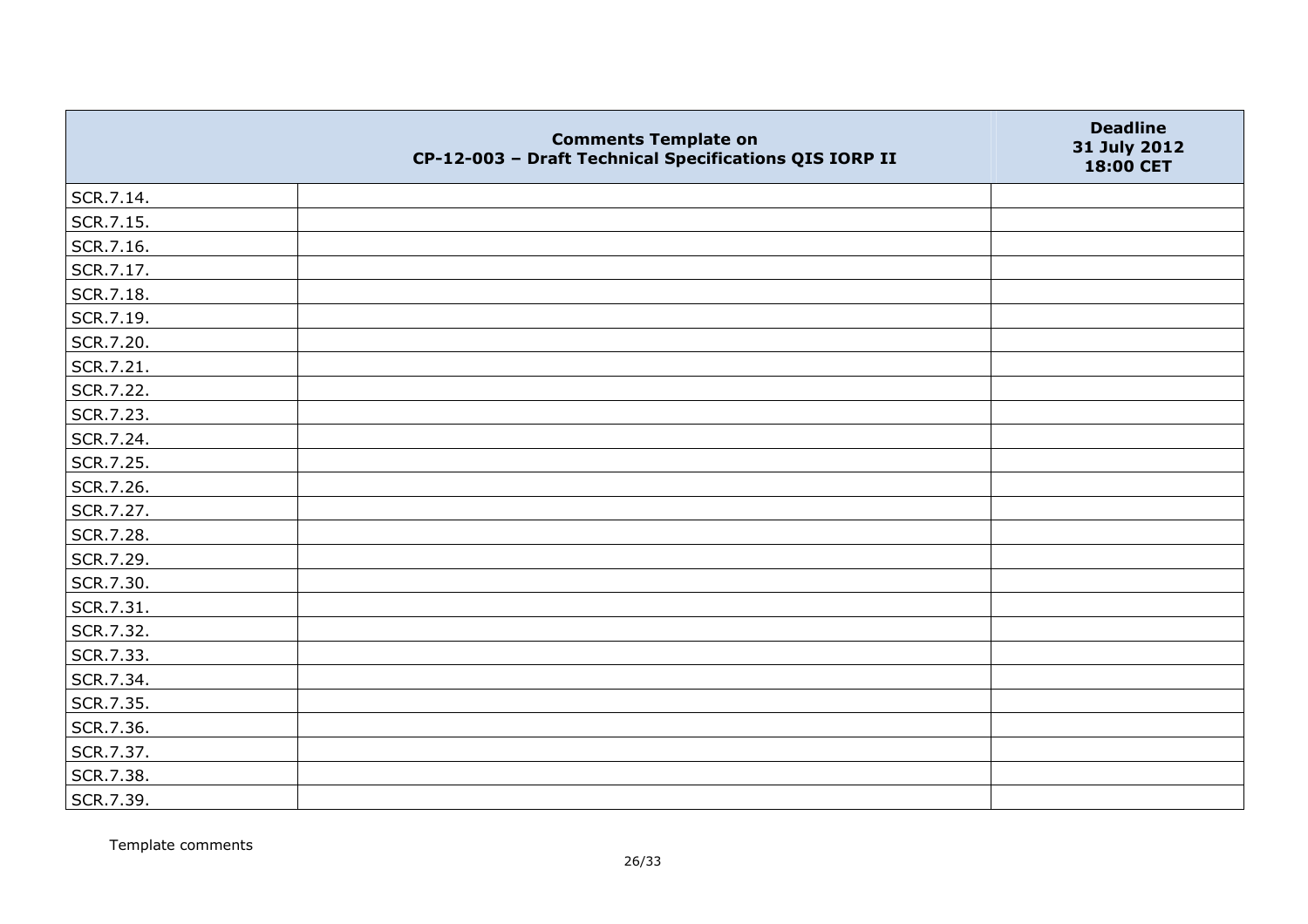|           | <b>Comments Template on</b><br>CP-12-003 - Draft Technical Specifications QIS IORP II | <b>Deadline</b><br>31 July 2012<br>18:00 CET |
|-----------|---------------------------------------------------------------------------------------|----------------------------------------------|
| SCR.7.40. |                                                                                       |                                              |
| SCR.7.41. |                                                                                       |                                              |
| SCR.7.42. |                                                                                       |                                              |
| SCR.7.43. |                                                                                       |                                              |
| SCR.7.44. |                                                                                       |                                              |
| SCR.7.45. |                                                                                       |                                              |
| SCR.7.46. |                                                                                       |                                              |
| SCR.7.47. |                                                                                       |                                              |
| SCR.7.48. |                                                                                       |                                              |
| SCR.7.49. |                                                                                       |                                              |
| SCR.7.50. |                                                                                       |                                              |
| SCR.7.51. |                                                                                       |                                              |
| SCR.7.52. |                                                                                       |                                              |
| SCR.7.53. |                                                                                       |                                              |
| SCR.7.54. |                                                                                       |                                              |
| SCR.7.55. |                                                                                       |                                              |
| SCR.7.56. |                                                                                       |                                              |
| SCR.7.57. |                                                                                       |                                              |
| SCR.7.58. |                                                                                       |                                              |
| SCR.7.59. |                                                                                       |                                              |
| SCR.7.60. |                                                                                       |                                              |
| SCR.7.61. |                                                                                       |                                              |
| SCR.7.62. |                                                                                       |                                              |
| SCR.7.63. |                                                                                       |                                              |
| SCR.7.64. |                                                                                       |                                              |
| SCR.7.65. |                                                                                       |                                              |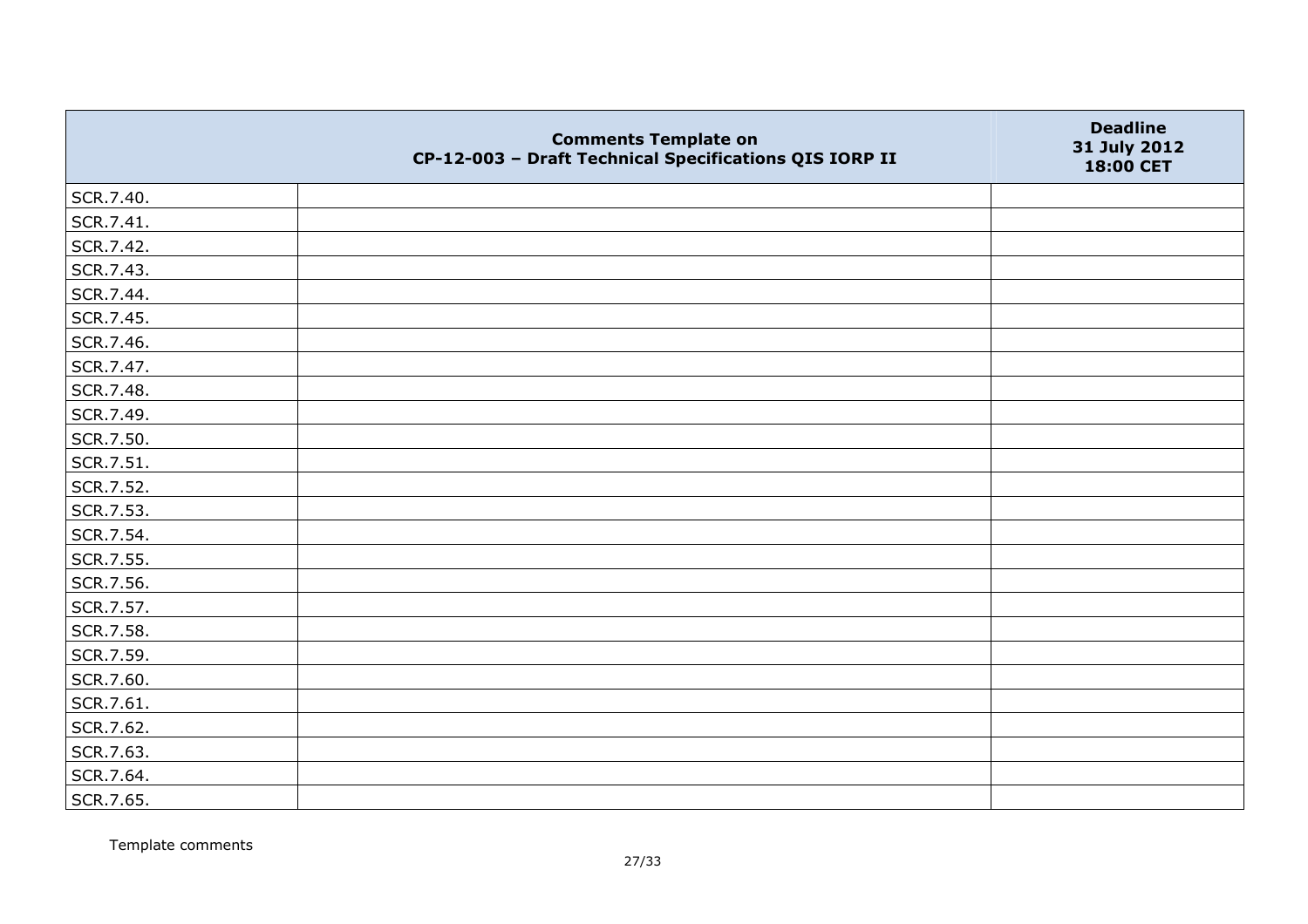|           | <b>Comments Template on</b><br>CP-12-003 - Draft Technical Specifications QIS IORP II | <b>Deadline</b><br>31 July 2012<br>18:00 CET |
|-----------|---------------------------------------------------------------------------------------|----------------------------------------------|
| SCR.7.66. |                                                                                       |                                              |
| SCR.7.67. |                                                                                       |                                              |
| SCR.7.68. |                                                                                       |                                              |
| SCR.7.69. |                                                                                       |                                              |
| SCR.7.70. |                                                                                       |                                              |
| SCR.7.71. |                                                                                       |                                              |
| SCR.7.72. |                                                                                       |                                              |
| SCR.7.73. |                                                                                       |                                              |
| SCR.7.74. |                                                                                       |                                              |
| SCR.7.75. |                                                                                       |                                              |
| SCR.7.76. |                                                                                       |                                              |
| SCR.7.77. |                                                                                       |                                              |
| SCR.7.78. |                                                                                       |                                              |
| SCR.7.79. |                                                                                       |                                              |
| SCR.7.80. |                                                                                       |                                              |
| SCR.7.81. |                                                                                       |                                              |
| SCR.7.82. |                                                                                       |                                              |
| SCR.7.83. |                                                                                       |                                              |
| SCR.7.84. |                                                                                       |                                              |
| SCR.7.85. |                                                                                       |                                              |
| SCR.7.86. |                                                                                       |                                              |
| SCR.7.87. |                                                                                       |                                              |
| SCR.8.1.  |                                                                                       |                                              |
| SCR.8.2.  |                                                                                       |                                              |
| SCR.8.3.  |                                                                                       |                                              |
| SCR.8.4.  |                                                                                       |                                              |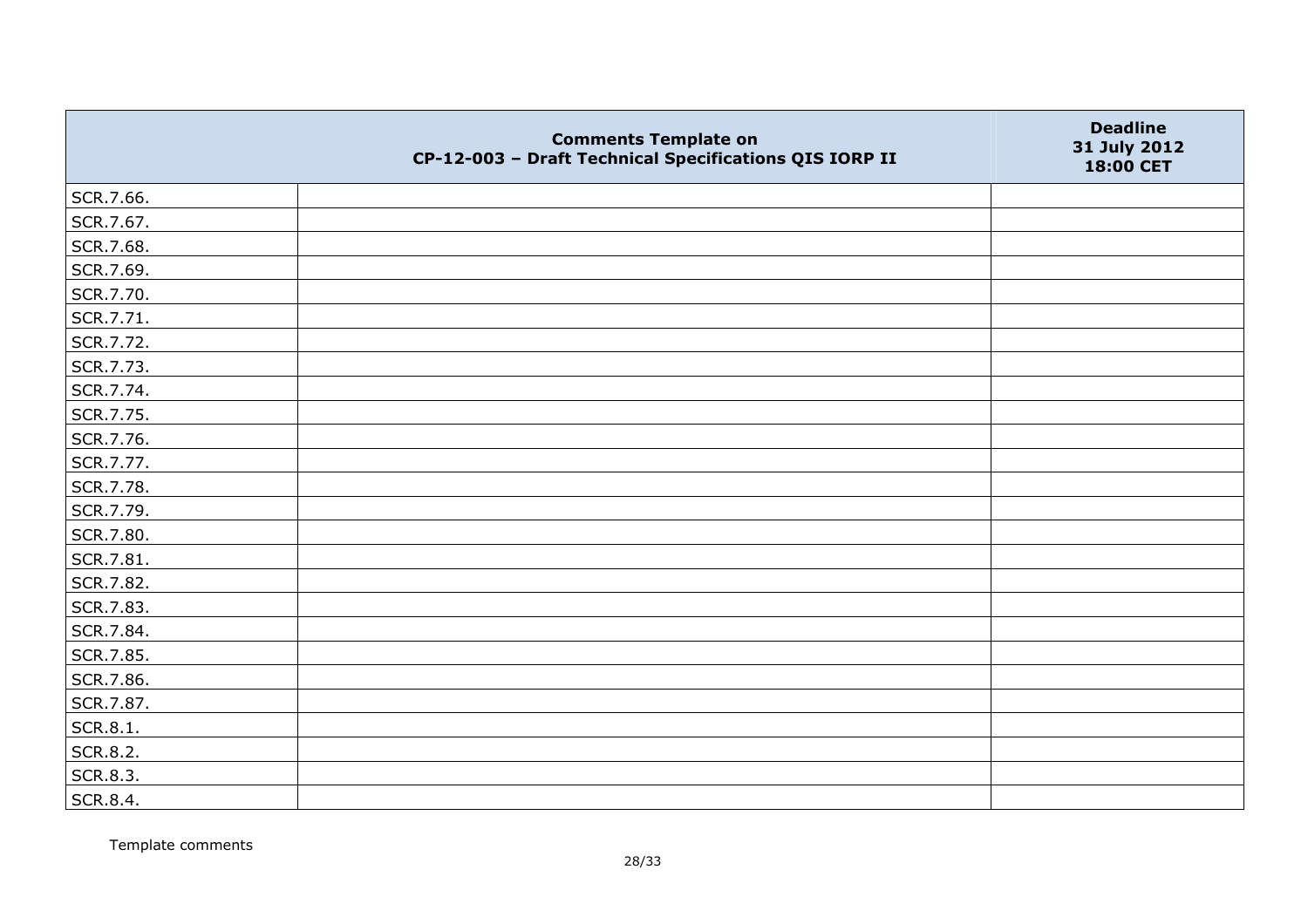|           | <b>Comments Template on</b><br>CP-12-003 - Draft Technical Specifications QIS IORP II | <b>Deadline</b><br>31 July 2012<br>18:00 CET |
|-----------|---------------------------------------------------------------------------------------|----------------------------------------------|
| SCR.8.5.  |                                                                                       |                                              |
| SCR.8.6.  |                                                                                       |                                              |
| SCR.8.7.  |                                                                                       |                                              |
| SCR.9.1.  |                                                                                       |                                              |
| SCR.9.2.  |                                                                                       |                                              |
| SCR.9.3.  |                                                                                       |                                              |
| SCR.9.4.  |                                                                                       |                                              |
| SCR.9.5.  |                                                                                       |                                              |
| SCR.9.6.  |                                                                                       |                                              |
| SCR.9.7.  |                                                                                       |                                              |
| SCR.9.8.  |                                                                                       |                                              |
| SCR.9.9.  |                                                                                       |                                              |
| SCR.9.10. |                                                                                       |                                              |
| SCR.9.11. |                                                                                       |                                              |
| SCR.9.12. |                                                                                       |                                              |
| SCR.9.13. |                                                                                       |                                              |
| SCR.9.14. |                                                                                       |                                              |
| SCR.9.15. |                                                                                       |                                              |
| SCR.9.16. |                                                                                       |                                              |
| SCR.9.17. |                                                                                       |                                              |
| SCR.9.18. |                                                                                       |                                              |
| SCR.9.19. |                                                                                       |                                              |
| SCR.9.20. |                                                                                       |                                              |
| SCR.9.21. |                                                                                       |                                              |
| SCR.9.22. |                                                                                       |                                              |
| SCR.9.23. |                                                                                       |                                              |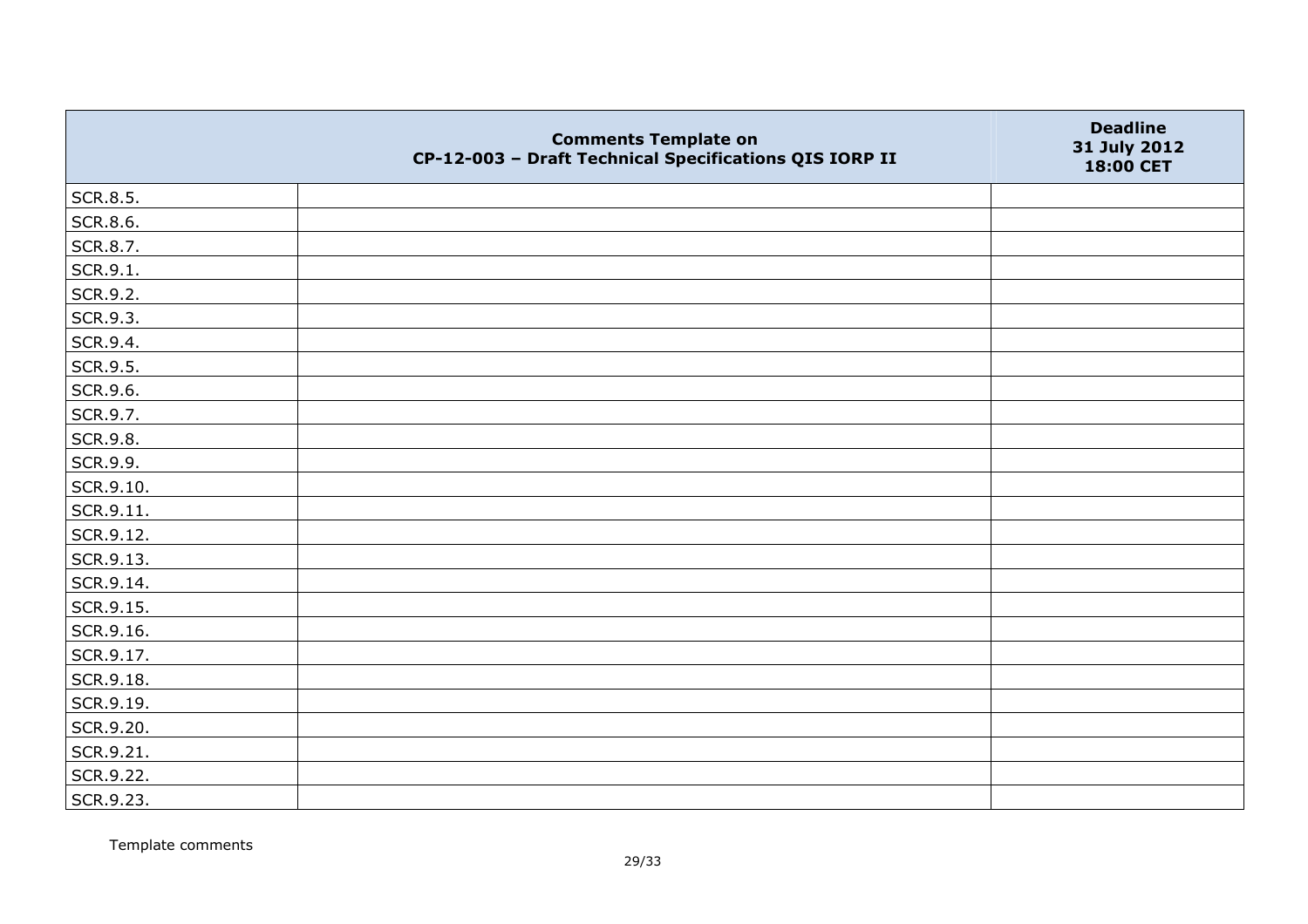|               | <b>Comments Template on</b><br>CP-12-003 - Draft Technical Specifications QIS IORP II | <b>Deadline</b><br>31 July 2012<br>18:00 CET |
|---------------|---------------------------------------------------------------------------------------|----------------------------------------------|
| SCR.9.24.     |                                                                                       |                                              |
| SCR.9.25.     |                                                                                       |                                              |
| SCR.9.26.     |                                                                                       |                                              |
| SCR.9.27.     |                                                                                       |                                              |
| SCR.9.28.     |                                                                                       |                                              |
| SCR.9.29.     |                                                                                       |                                              |
| SCR.9.30.     |                                                                                       |                                              |
| SCR.9.31.     |                                                                                       |                                              |
| SCR.9.32.     |                                                                                       |                                              |
| SCR.9.33.     |                                                                                       |                                              |
| SCR.9.34.     |                                                                                       |                                              |
| $ $ SCR.10.1. |                                                                                       |                                              |
| SCR.10.2.     |                                                                                       |                                              |
| SCR.10.3.     |                                                                                       |                                              |
| SCR.10.4.     |                                                                                       |                                              |
| SCR.10.5.     |                                                                                       |                                              |
| SCR.10.6.     |                                                                                       |                                              |
| SCR.10.7.     |                                                                                       |                                              |
| SCR.10.8.     |                                                                                       |                                              |
| SCR.10.9.     |                                                                                       |                                              |
| SCR.10.10.    |                                                                                       |                                              |
| SCR.10.11.    |                                                                                       |                                              |
| MCR.1.1.      |                                                                                       |                                              |
| MCR.2.1.      |                                                                                       |                                              |
| MCR.2.2.      |                                                                                       |                                              |
| MCR.2.3.      |                                                                                       |                                              |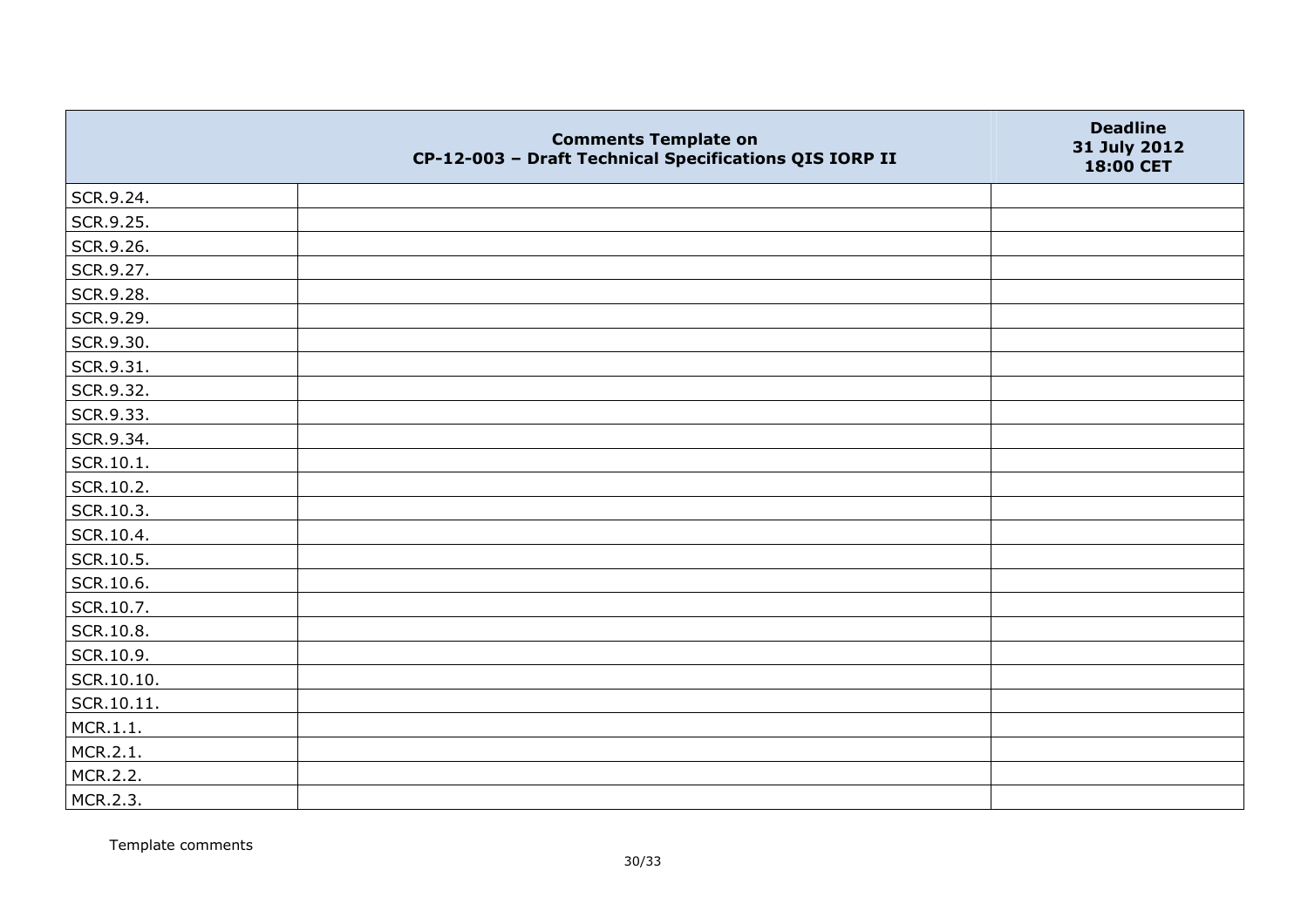|                 | <b>Comments Template on</b><br>CP-12-003 - Draft Technical Specifications QIS IORP II | <b>Deadline</b><br>31 July 2012<br>18:00 CET |
|-----------------|---------------------------------------------------------------------------------------|----------------------------------------------|
| MCR.2.4.        |                                                                                       |                                              |
| MCR.2.5.        |                                                                                       |                                              |
| MCR.2.6.        |                                                                                       |                                              |
| MCR.2.7.        |                                                                                       |                                              |
| MCR.2.8.        |                                                                                       |                                              |
| MCR.2.9.        |                                                                                       |                                              |
| PRO.1.1.        |                                                                                       |                                              |
| PRO.2.1.        |                                                                                       |                                              |
| PRO.2.2.        |                                                                                       |                                              |
| PRO.2.3.        |                                                                                       |                                              |
| <b>PRO.2.4.</b> |                                                                                       |                                              |
| PRO.2.5.        |                                                                                       |                                              |
| PRO.2.6.        |                                                                                       |                                              |
| PRO.3.1.        |                                                                                       |                                              |
| PRO.3.2.        |                                                                                       |                                              |
| PRO.3.3.        |                                                                                       |                                              |
| PRO.3.4.        |                                                                                       |                                              |
| PRO.3.5.        |                                                                                       |                                              |
| PRO.3.6.        |                                                                                       |                                              |
| PRO.3.7.        |                                                                                       |                                              |
| PRO.3.8.        |                                                                                       |                                              |
| PRO.3.9.        |                                                                                       |                                              |
| PRO.3.10.       |                                                                                       |                                              |
| PRO.3.11.       |                                                                                       |                                              |
| PRO.3.12.       |                                                                                       |                                              |
| PRO.3.13.       |                                                                                       |                                              |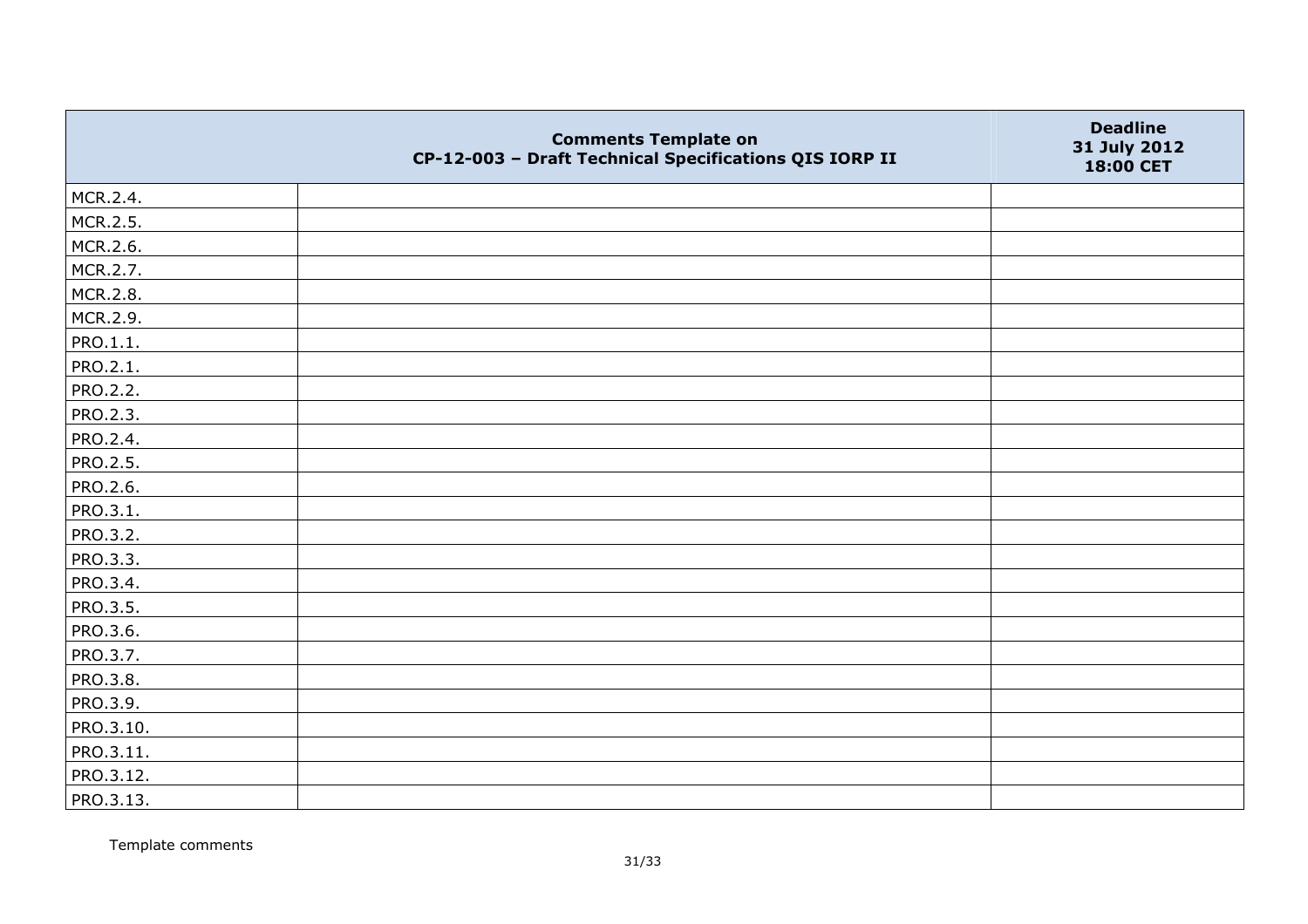|           | <b>Comments Template on</b><br>CP-12-003 - Draft Technical Specifications QIS IORP II | <b>Deadline</b><br>31 July 2012<br>18:00 CET |
|-----------|---------------------------------------------------------------------------------------|----------------------------------------------|
| PRO.3.14. |                                                                                       |                                              |
| PRO.3.15. |                                                                                       |                                              |
| PRO.3.16. |                                                                                       |                                              |
| PRO.3.17. |                                                                                       |                                              |
| PRO.3.18. |                                                                                       |                                              |
| PRO.3.19. |                                                                                       |                                              |
| PRO.3.20. |                                                                                       |                                              |
| PRO.3.21. |                                                                                       |                                              |
| PRO.3.22. |                                                                                       |                                              |
| PRO.3.23. |                                                                                       |                                              |
| PRO.3.24. |                                                                                       |                                              |
| PRO.3.25. |                                                                                       |                                              |
| PRO.3.26. |                                                                                       |                                              |
| PRO.3.27. |                                                                                       |                                              |
| PRO.3.28. |                                                                                       |                                              |
| PRO.4.1.  |                                                                                       |                                              |
| PRO.4.2.  |                                                                                       |                                              |
| PRO.4.3.  |                                                                                       |                                              |
| PRO.4.4.  |                                                                                       |                                              |
| PRO.4.5.  |                                                                                       |                                              |
| PRO.4.6.  |                                                                                       |                                              |
| PRO.4.7.  |                                                                                       |                                              |
| PRO.4.8.  |                                                                                       |                                              |
| PRO.4.9.  |                                                                                       |                                              |
| PRO.4.10. |                                                                                       |                                              |
| PRO.4.11. |                                                                                       |                                              |